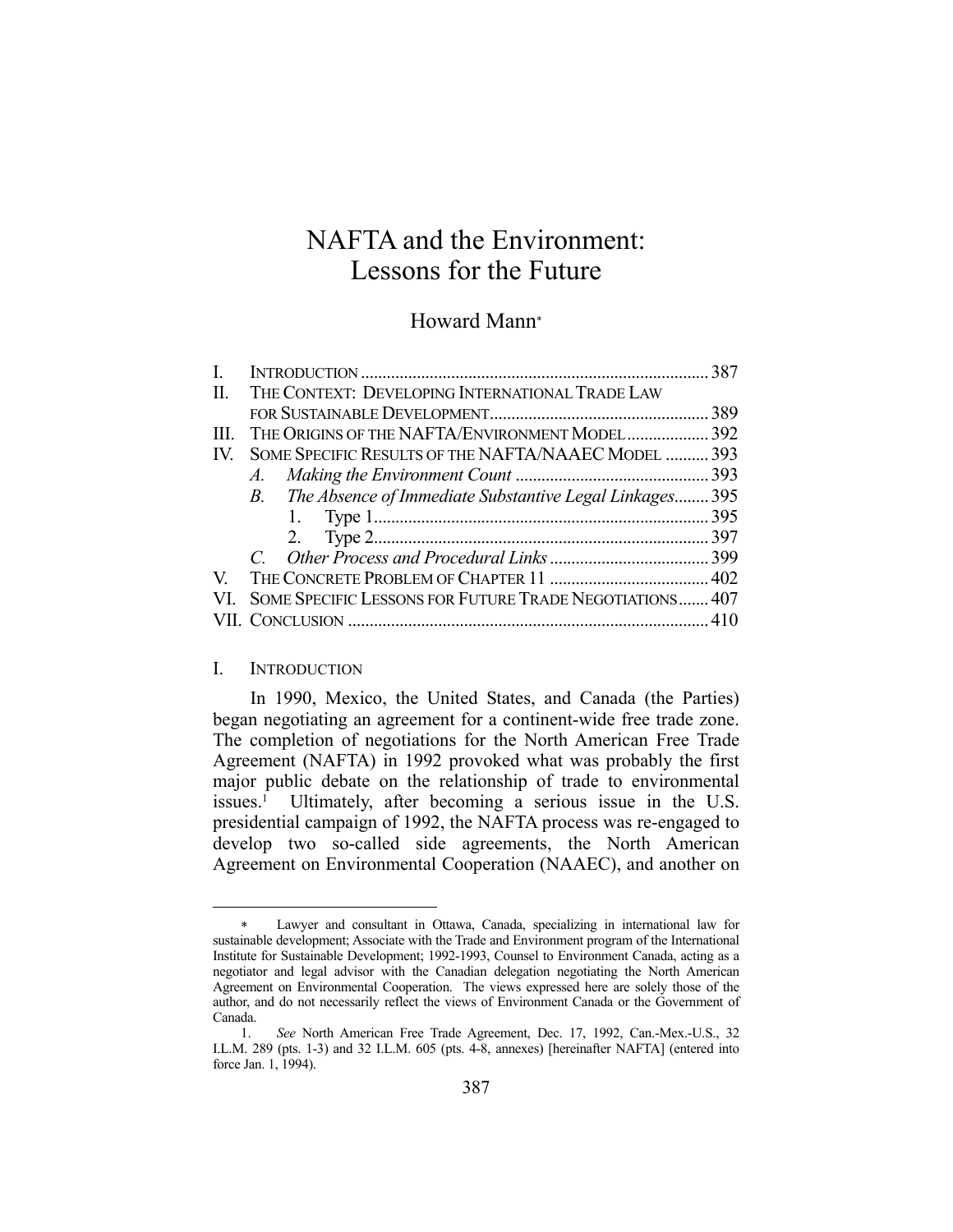labor.<sup>2</sup> The environmental negotiation was the first multilateral negotiation between developed and developing countries specifically mandated to establish institutional and substantive linkages between the development and implementation of trade law, and the development and implementation of national or international environmental law.

 This Article considers the results of the NAFTA environmental negotiations that concluded in the signing of the NAAEC. Part II of this Article begins with a look at the conceptual approach to international law, trade, and the environment that underlies this Article, focusing on these relationships in the context of the ongoing formulation of international law for sustainable development. Part III then discusses the events that led to the side agreements. Next, Part IV focuses on some precise examples of the linkages made between trade and the environment through the special environmental side agreement, with an eye to an initial evaluation of their success. These examples lead to some specific conclusions on the successes and failures of the NAFTA/NAAEC model as an integrative approach to trade and environmental issues. The Article concludes with some suggestions for integrating the trade and environmental issues in future negotiations.

 The major conclusions of this Article can be summarized as follows. First, the NAFTA model has not yet led to a significant increase in the sensitivity of trade officials to the impacts of their work on environmental law and management. In some cases, the creation of a separate environmental organization appears to have actually slowed the process of achieving the necessary interaction on trade and environmental issues by allowing trade officials to argue that the environment is being addressed under another agreement. This has tended to solidify, rather than help break down, the "two solitudes" approach to trade and the environment often apparent at the global level.

 A review of the success of the NAFTA model is extremely timely. Environmental and sustainable development issues have assumed a high public and political profile in recent events. Such issues were in the spotlight during the collapse of the Organization for Economic Cooperation and Development (OECD) negotiations for a Multilateral Agreement on Investment in October 1998, and in the

 <sup>2.</sup> *See* North American Agreement on Environmental Cooperation, Sept. 14, 1993, Can.- Mex.-U.S., 32 I.L.M. 1480 [hereinafter NAAEC] (entered into force Jan. 1, 1994); *see also* North American Agreement on Labor Cooperation, Sept. 14, 1993, Can.-Mex.-U.S., 32 I.L.M. 1499.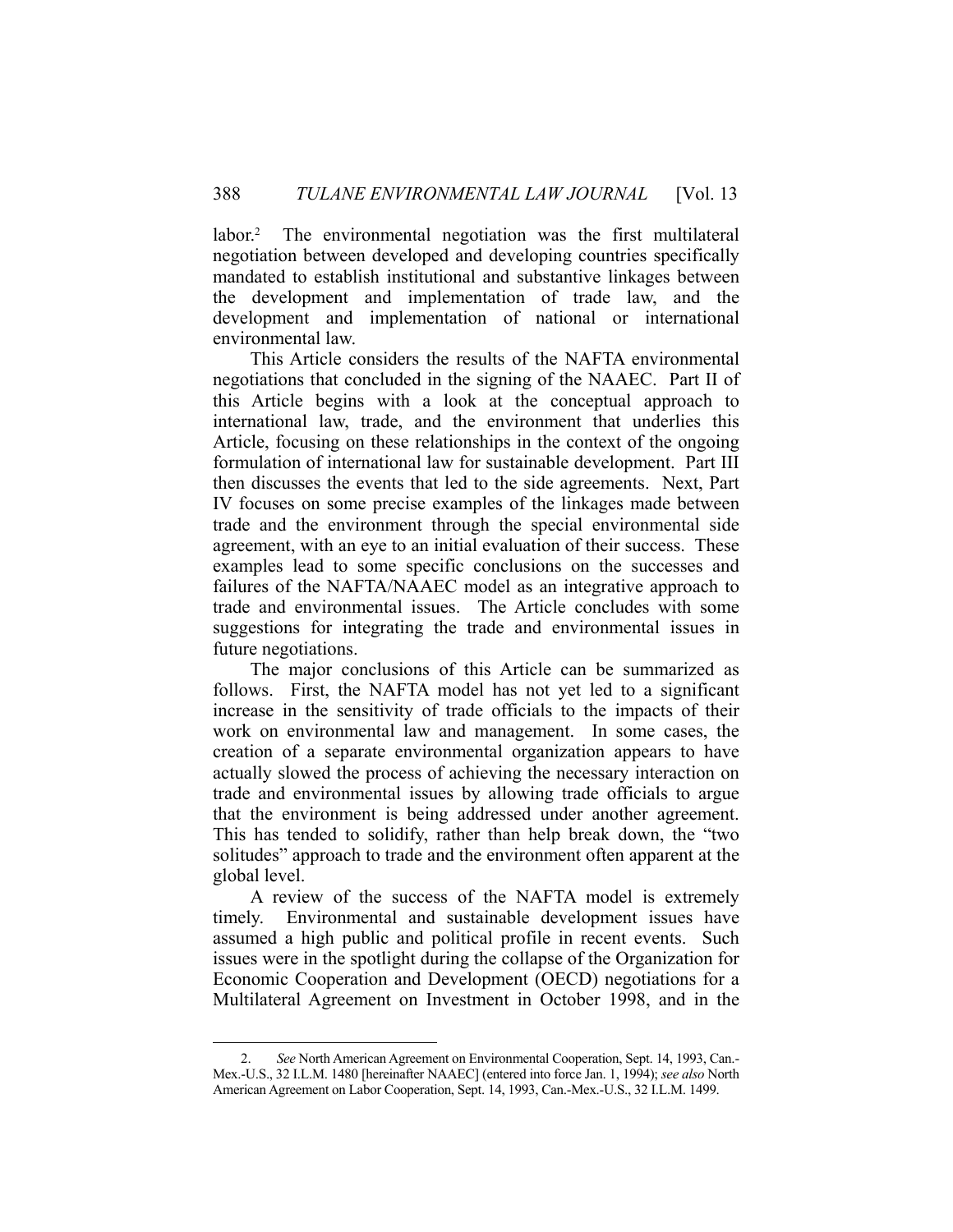aborted World Trade Organization (WTO) attempt to initiate a new round of multilateral trade negotiations in Seattle in December 1999.<sup>3</sup> Concurrent with these events, several environmentally related arbitration cases were initiated by private investors under Chapter 11 of the NAFTA.<sup>4</sup> These cases, and the failure of NAFTA institutions to address the issues they raised regarding environmental protection, have contributed significantly to supporting the legitimacy of the concerns of civil society groups that focus on environmental issues in the trade law arena. These events highlight the ability of environmental issues to become significant factors in the liberalization of trade and investment, potentially stopping such liberalization from proceeding further. Unresolved environmental implications also risk eroding the legitimacy of the existing agreements, as well as the public support for them.

# II. THE CONTEXT: DEVELOPING INTERNATIONAL TRADE LAW FOR SUSTAINABLE DEVELOPMENT

 Building linkages between trade law and environmental law and management is not an easy process. One reason is the lack of a broadly accepted underpinning for this task. This Article examines the NAFTA/NAAEC experience from the perspective of developing international law for sustainable development. But what does this mean? The brevity of this Article does not allow an extensive exploration of views on this question. It is relevant to refer to the general understanding of sustainable development recently espoused by the WTO Appellate Body (the Appellate Body) in the "Shrimp-Turtle" case, as it is popularly known: "This concept has been generally accepted as integrating economic and social development and environmental protection."5 The Appellate Body at the same time declared that this concept informs all the WTO-covered agreements

 <sup>3.</sup> *See* Marc Selinger, *Nations Drop Efforts on Global Investment Deal*, WASH. TIMES, Dec. 5, 1998, at CI, *available in* 1998 WL 3465468; Richard Gwyn, *Giving Voice to Our Fears About Seattle Trade Talks*, TORONTO STAR, Nov. 28, 1999, *available in* 1999 WL 24005870; *Seattle Trade Talks Suspended*, CINCINNATI POST, Dec. 6, 1999, at 3A, *available in* 1999 WL 21785789.

 <sup>4.</sup> *See infra* notes 71-80 and accompanying text.

 <sup>5.</sup> WTO Appellate Body Report, United States—Import Prohibition of Certain Shrimp and Shrimp Products, AB-1998-4, WT/DS58/AB/R, ¶ 129, n.107, 38 I.L.M. 118, 155 (Oct. 12, 1998) [hereinafter Shrimp-Turtle Appellate Body Report], *available at* (visited May 11, 2000) <http://www.wto.org/dispute/distab.htm>.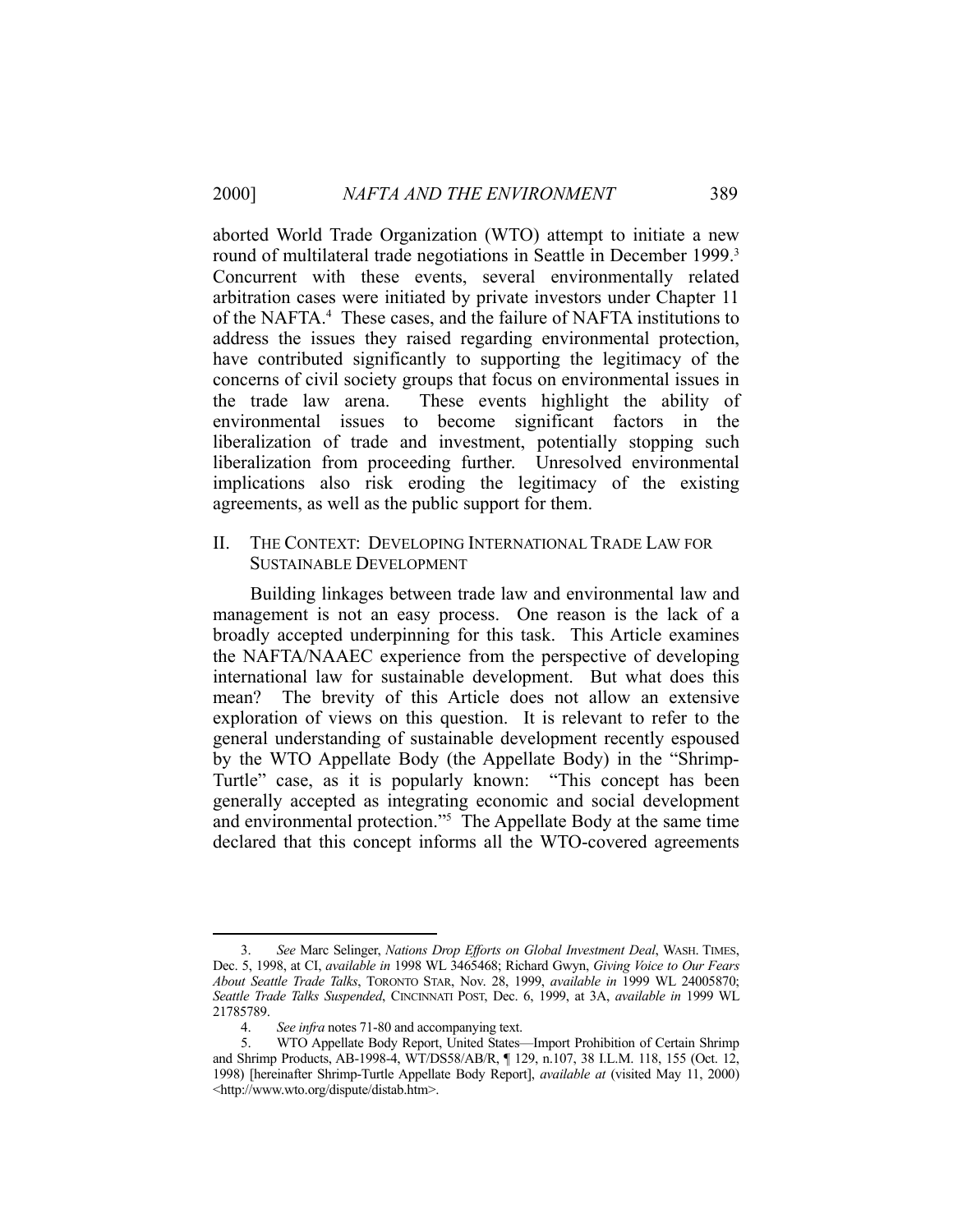and applied it as a principle of interpretation to the terminology found therein.<sup>6</sup>

 It is interesting to note that the Appellate Body did not articulate a static, definitional approach of the type that was used by the Brundtland Commission.<sup>7</sup> Rather, it adopted a more process-oriented, dynamic understanding, reflecting the role of "sustainable development as the over-riding policy objective" to be achieved over time.<sup>8</sup> Adopting a dynamic approach rather than a static one imposes specific responsibilities for the development of the different branches of international law being called upon to support this process, including trade law.

 How can this dynamic approach be applied to the formation and implementation of trade law? The answer may have both negative and positive components. On the negative side, it should be clear that no trade body, whether the NAFTA, the WTO, or any other, should be developing either international or national environmental laws. These organizations do not have the expertise or the mandate to do so, and few would suggest such an expansion to environmental protection work.

 On the positive side, while trade bodies should not make environmental laws, it is readily apparent that they have a large and growing influence on others whose function it is to protect the environment. Trade law itself has expanded enormously over the past twenty to thirty years, moving from its original focus primarily on tariffs to a much broader interplay with all forms of laws that do, or may, have an impact on trade in goods or services.<sup>9</sup> These areas of interplay include environmental and natural resource management, intellectual property rights, investment, government procurement,

 <sup>6.</sup> *See id.* ¶¶ 129-31, 153-55; Howard Mann, *Of Revolution and Results: Trade and Environment Law in the Afterglow of the* Shrimp-Turtle *Case*, 9 Y.B.INT'L ENVTL. L. 28 (1998).

 <sup>7.</sup> From 1983 to 1987, the World Commission on Environment and Development, headed by Gro Brundtland, the Prime Minister of Norway, conducted public hearings throughout the world to review the concept of sustainability. The "Brundtland Commission," as it is commonly known, defined sustainable development as "development that meets the needs of the present without compromising the ability of future generations to meet their own needs." THE WORLD COMMISSION ON ENVIRONMENT AND DEVELOPMENT, OUR COMMON FUTURE 43 (1987).

 <sup>8.</sup> Günther Handl, *Sustainable Development: General Rules versus Specific Obligations*, *in* SUSTAINABLE DEVELOPMENT AND INTERNATIONAL LAW 37, 41 (Winfried Lang ed., 1995). This is the only article referenced by the Appellate Body in this context. *See* Shrimp-Turtle Appellate Body Report, *supra* note 5, ¶ 129, n.107.

Many recent developments are the results of the Uruguay Round of Multilateral Trade Negotiations. *See* Final Act Embodying the Results of the Uruguay Round of Multilateral Trade Negotiations, Apr. 15, 1994, LEGAL INSTRUMENTS—RESULTS OF THE URUGUAY ROUND, 33 I.L.M. 1125 (1994).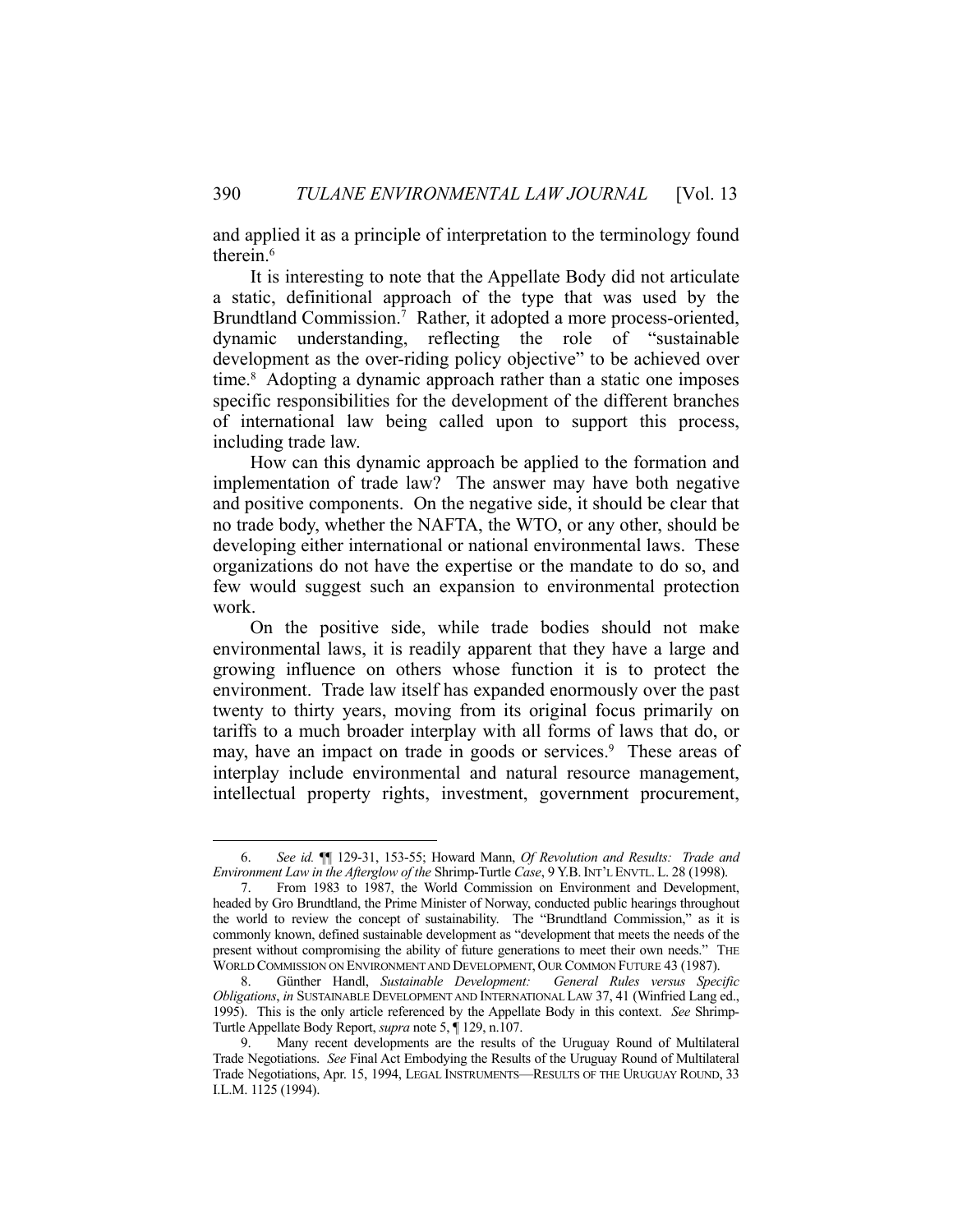workplace health and safety, and more.<sup>10</sup> Given this expansion, trade negotiators and trade bodies must consider the consequences of their activities and rules on the environment, on environmental management processes and decision-making, and, more broadly, on sustainability issues.

 This consideration needs to extend beyond the conventional use of trade laws and principles to prevent protectionist abuses of environmental laws. It must extend to a positive reflection, in the texts of the agreements, of the need to ensure that trade laws are, in practice, supportive of environmental laws and lawmaking. Preventing protectionist abuses through environmental laws may well remain a legitimate trade law goal, especially when protectionist practices are deployed "against" developing countries. Yet, preventing abuses should not be the only aspect of the relationship considered and, arguably, should not even be the predominant aspect trade bodies or negotiators consider in terms of their participation in developing the international and national infrastructure for sustainable development.

 The very success of trade law underlies its importance in expanding the capacity of trade officials to consider trade law, not as an end in itself, but as a part of a broader, multifaceted international law geared toward achieving sustainable development. In particular, one has to appreciate international trade law's unique level of success in establishing a binding dispute resolution process with economic sanctions. The increased scope of trade law and its impacts on all areas of lawmaking, combined with its binding dispute resolution process, have given the trade law system what can be referred to as a quasi-constitutional (if not fully constitutional) legal status: Under threat of financial penalties, trade law requires governments to act in certain ways and to withdraw or modify certain measures when rulings go against them.<sup>11</sup> This quasi-constitutional status now applies

 <sup>10.</sup> This interplay comes form different sources. One such source is the inclusion of new agreements under the WTO umbrella. *See, e.g.*, Agreement on Trade-Related Aspects of Intellectual Property Rights, Apr. 15, 1994, Marrakesh Agreement Establishing the World Trade Organization [hereinafter WTO Agreement], Annex 1C, LEGAL INSTRUMENTS—RESULTS OF THE URUGUAY ROUND, 33 I.L.M. 1197 (1994). A different source is the expanded coverage of more traditional trade law disciplines through such agreements as the Agreement on the Application of Sanitary and Phytosanitary Measures, Apr. 15, 1994, WTO Agreement, *supra*, Annex 1A, LEGAL INSTRUMENTS—RESULTS OF THE URUGUAY ROUND (1994); and the Agreement on Technical Barriers to Trade, Apr. 15, 1994, WTO Agreement, *supra*, Annex 1A, LEGAL INSTRUMENTS— RESULTS OF THE URUGUAY ROUND (1994).

 <sup>11.</sup> For example, the WTO has wide-reaching supervisory power through its dispute resolution process, as evidenced in the Understanding on Rules and Procedures Governing the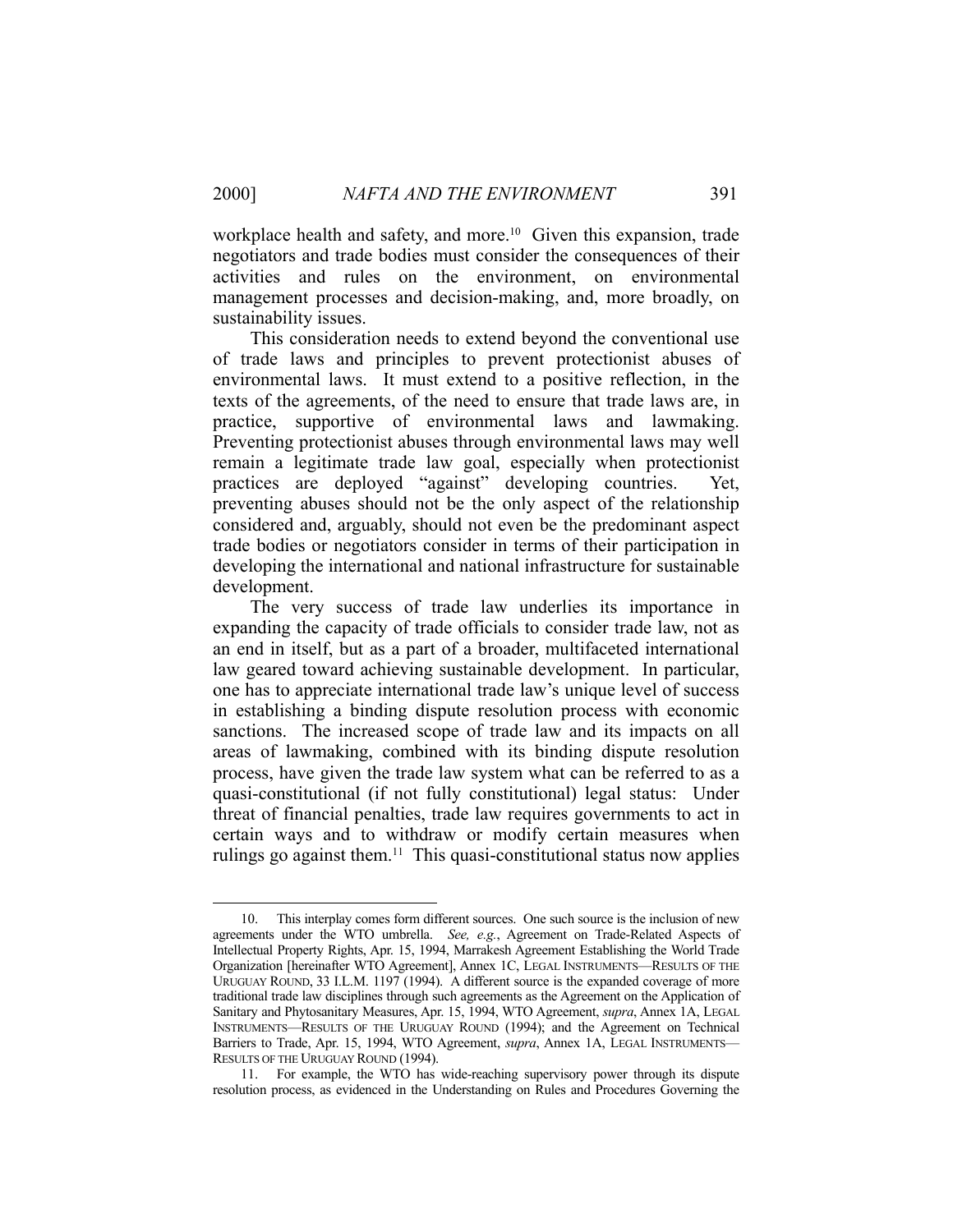even in countries where international law is not otherwise automatically of a constitutional nature, such as Canada.12 The problem today is that, given this very significant quasi-constitutional role, trade law does not have the breadth of inputs necessary to adequately balance the trade values and approaches upon which it is based, with its impacts on other aspects of governance. Addressing this problem, it is submitted, is fundamental to trade law having the capacity to fully develop its role as part of the corpus of international law for sustainable development.

#### III. THE ORIGINS OF THE NAFTA/ENVIRONMENT MODEL

 Environmental issues were considered in the initial discussions for structuring the NAFTA negotiations.<sup>13</sup> A major question was whether to have negotiations leading to one agreement that would encompass all trade and environmental issues, or to have two parallel but contemporaneous negotiations leading to two agreements.<sup>14</sup> The negotiators and members chose to take the "parallel tracks" approach; more precisely, the original design of the process was analogous to two parallel rails of the same train track, both beginning and ending their journey at the same time and place. However, when the negotiations finished in 1992, only one agreement was completed, the NAFTA, and while it did include some specific environmental provisions, the broader notion of parallel negotiations and agreements was never realized.<sup>15</sup>

 The environmental train had been sidetracked, but it did not derail. To pursue the analogy further, it is useful to think of the children's book character, "The Little Engine That Could." Refusing to give up the battle no matter how steep the hill, the environmental train kept creeping forward. Fueled mainly by the 1992 presidential campaign in the United States, and to a lesser extent by Canadian elections anticipated throughout the spring of 1993, the negotiations

Settlement of Disputes, Apr. 15, 1994, WTO Agreement, *supra* note 10, Annex 2, LEGAL INSTRUMENTS—RESULTS OF THE URUGUAY ROUND, 33 I.L.M. 1226 (1994).

 <sup>12.</sup> *See* David Schneiderman, *NAFTA's Takings Rule: American Constitutionalism Comes to Canada*, 46 U. TORONTO L.J. 499 (1996).

 <sup>13.</sup> For a detailed review of the history of the environmental dimensions of the NAFTA, and of the trade law provisions with an environmental dimension in the NAFTA, see PIERRE MARC JOHNSON & ANDRÉ BEAULIEU, THE ENVIRONMENT AND NAFTA: UNDERSTANDING AND IMPLEMENTING THE NEW CONTINENTAL LAW (1996).

 <sup>14.</sup> *See id.* at 24-34.

 <sup>15.</sup> The NAFTA negotiations themselves were concluded in 1992, with no ancillary environmental accords. The negotiation of these separate agreements, as events unfolded, was to begin several months later. *See id.*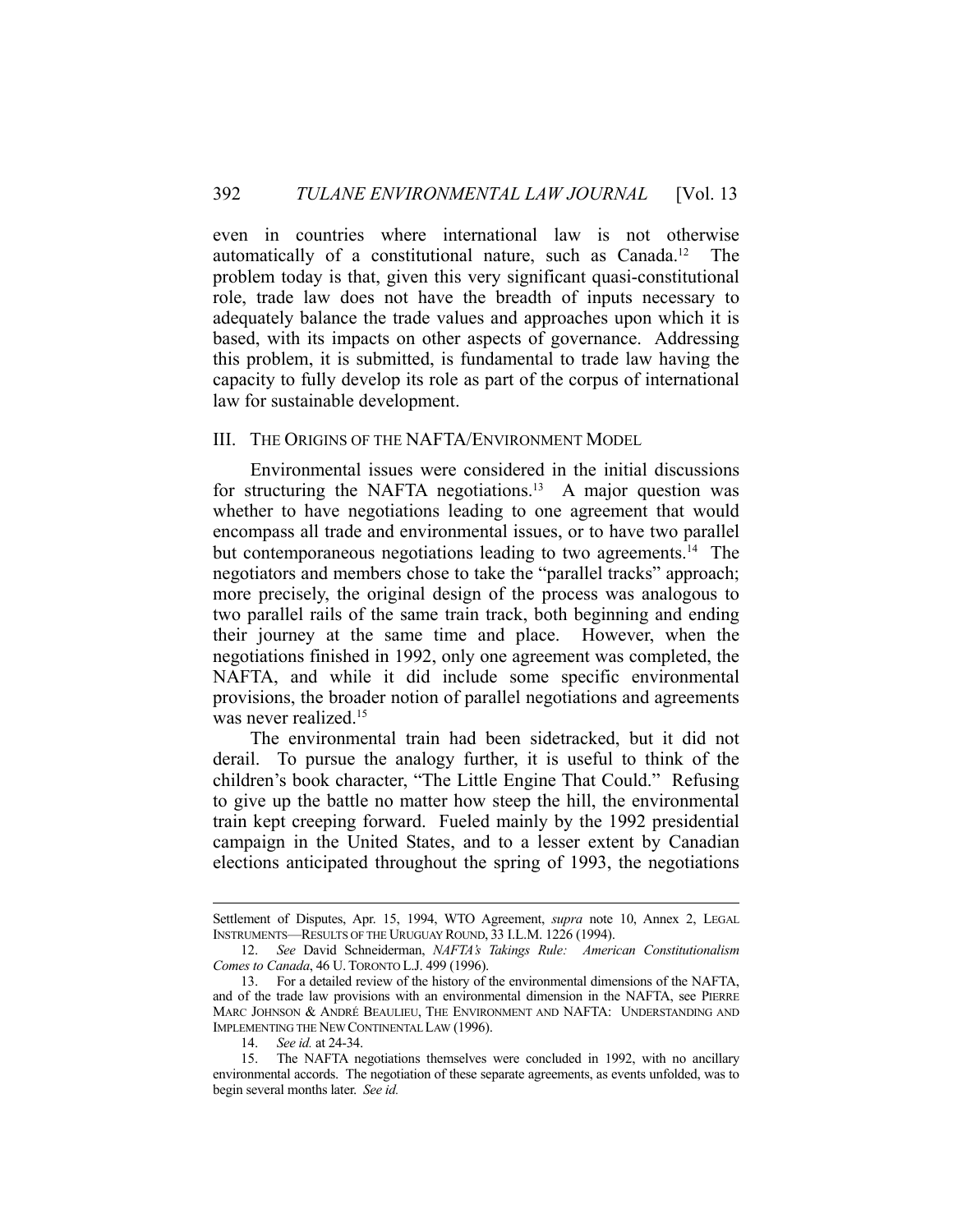on the "environmental side agreement" began to catch up to the bigger, faster NAFTA train. For, while the NAFTA train had run most of its course, it was stalled short of its final destination: ratification by the United States Congress.

 The inability of the NAFTA to receive approval in Congress without the environmental and labor components essentially overrode the orientations of the trade ministers and their negotiators not to include them in the original package concluded in 1992.<sup>16</sup> However, public and political pressure on the trade officials and negotiators finally helped "The Little Engine That Could" catch up, and the NAAEC was concluded in September 1993, with both trains reaching the ratification station and coming into force on January 1, 1994. Nevertheless, they were two very separate agreements, on separate tracks, not the close parallel rails first described and envisioned. From both the institutional and substantive perspectives, this put a high premium on their points of intersection or overlap.

## IV. SOME SPECIFIC RESULTS OF THE NAFTA/NAAEC MODEL

#### *A. Making the Environment Count*

 In retrospect, perhaps the most significant result of the NAFTA process was the nature of the public reaction to the trade deal in the United States and Canada, and to a lesser extent in Mexico. Instead of focusing on the minutiae of the agreement or the narrow interests of individual stakeholders as winners and losers, public reaction encompassed the broader issues of the relationship of trade agreements to, in particular, the protection of the environment and labor rights.<sup>17</sup> The need to address these areas as part of the NAFTA package reflected a wide, and early, public appreciation of the potential scope of impact of trade liberalization. What at the time seemed to this author like almost daily media coverage of the environmental and social problems in the Maquiladora special trading region along the Mexico-United States border solidified the largely negative public perception of the links between trade liberalization, the environment, and labor standards.

<u>.</u>

 <sup>16.</sup> *See id.*

 <sup>17.</sup> It is important to separate out two time periods here. The first is the period between the signing of NAFTA without the side agreements, for which this statement is particularly relevant. The second is the final stages of public debate after the side agreements were concluded in September, 1993, for which the statement may be somewhat less accurate. *See id.*; Daniel Magraw, *NAFTA'S Repercussions: Is Green Trade Possible?*, 36 ENV'T 14 (1994).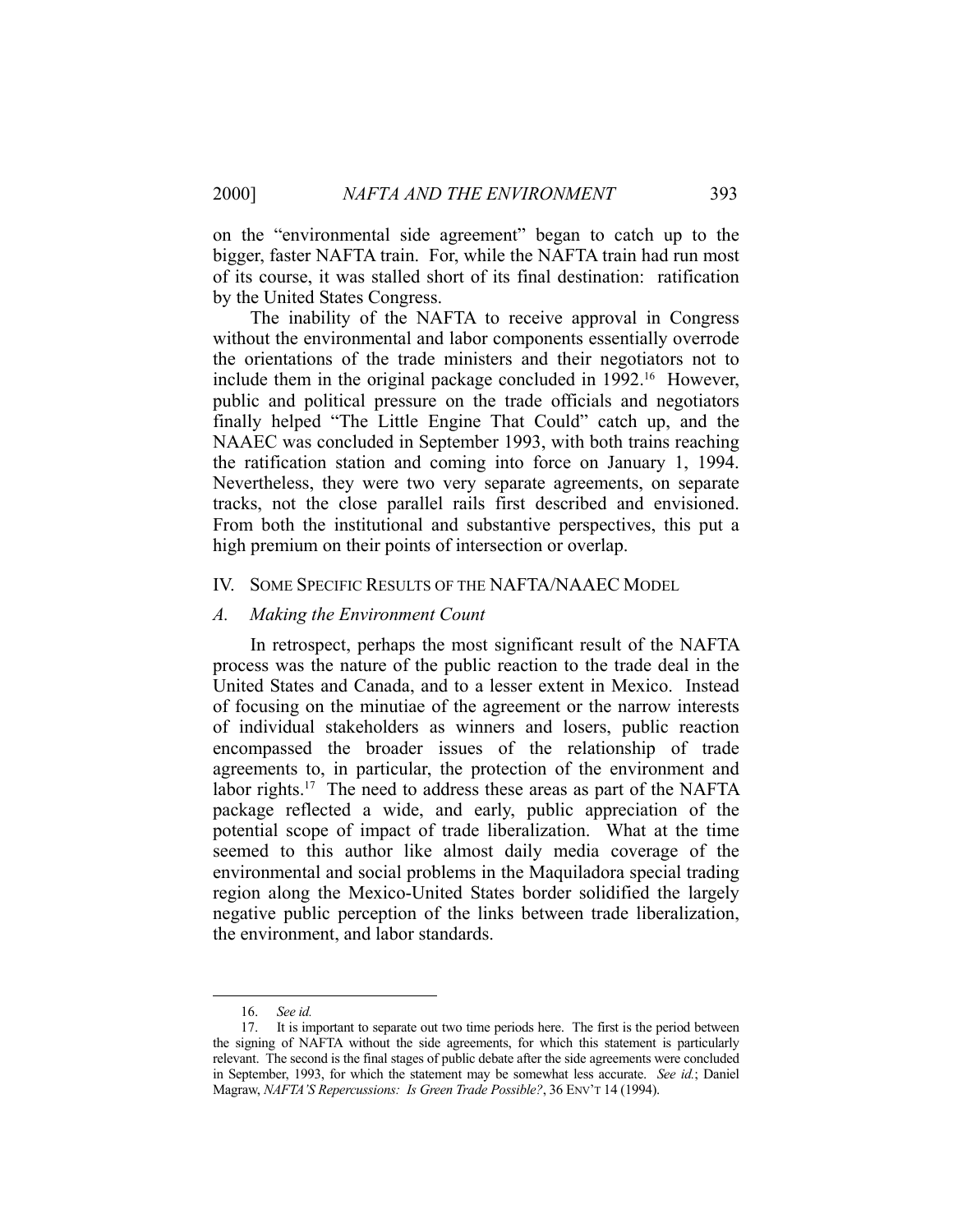These concerns about the impact of trade on the environment led directly to the creation of the Commission for Environmental Cooperation (CEC) under the NAAEC.18 The CEC is charged with addressing environmental issues per se from a continental perspective.19 The CEC surely would not have been established so soon, if at all, without the impetus of the public reaction to the NAFTA. Although the organization is still young, the CEC does have the potential to achieve significant environmental results over the long run. An independent review of the operation of the CEC in 1998 noted its distinct roles as an environmental organization and as an organization with the mandate to link trade and environment issues.<sup>20</sup> The review stressed the need for both parts to succeed.<sup>21</sup>

 The NAFTA negotiations also led to the creation of two Mexico-United States border institutions, the North American Development Bank (NADBank) and the Border Environmental Cooperation Commission (BECC).<sup>22</sup> Unlike the NAAEC and its institutions, these two bodies were given much more limited and functional mandates relating to the repair and improvement of the infrastructure in the border region.<sup>23</sup> While critical to environmental improvement in the region, and ultimately to achieving passage of the NAFTA, the mandates of these two bodies did not extend to the more general relationships of trade law and environmental management. Given that this latter area is the primary subject of this Article, these two institutions will not be part of the discussion below.<sup>24</sup>

 <sup>18.</sup> *See* NAAEC, *supra* note 2, pt. III.

 <sup>19.</sup> The broad environmental cooperation mandate of the CEC is set out mainly in Article 10 of the NAAEC. *See* NAAEC, *supra* note 2, Art. 10. The CEC functions as a traditional intergovernmental organization in this regard, acting by consensus; it has no independent, binding "lawmaking" capacity. *See id.* art. 9(6). Provisions relating to the enforcement of environmental laws, a key aspect of the environmental negotiations, are found in Articles 5, 6, 14-15, and Part V of the NAAEC.

 <sup>20.</sup> *See* COMMISSION FOR ENVTL. COOPERATION, FOUR YEAR REVIEW OF THE NORTH AMERICAN AGREEMENT ON ENVIRONMENTAL COOPERATION: REPORT OF THE INDEPENDENT REVIEW COMMITTEE (June 1998), *available at* (visited May 11, 2000) <http://www.cec. org/pubs\_info\_resources/law\_treat\_agree/cfp3.cfm?varlan=english>.

 <sup>21.</sup> *See id.*

 <sup>22.</sup> Agreement Concerning the Establishment of a Border Environment Cooperation Commission and a North American Development Bank, Nov. 16, 18, 1993, Mex.-U.S., 32 I.L.M 1545 (1993).

 <sup>23.</sup> *See id.* ch. I, art. I, § 2 (prescribing functions of the BECC); *id.* ch. II, art. I, § 2 (prescribing functions of the NADBank).

 <sup>24.</sup> At the same time, it is recognized by the author that these two bodies do indeed play a large, and generally constructive role today, and can be seen as positive consequences of the public linkages drawn between the trade and environmental areas during the NAFTA debate. Indeed, in many ways, these two bodies, and the costs of the infrastructure projects they have promoted and/or financed, can be seen as having arisen as a consequence of the absence of trade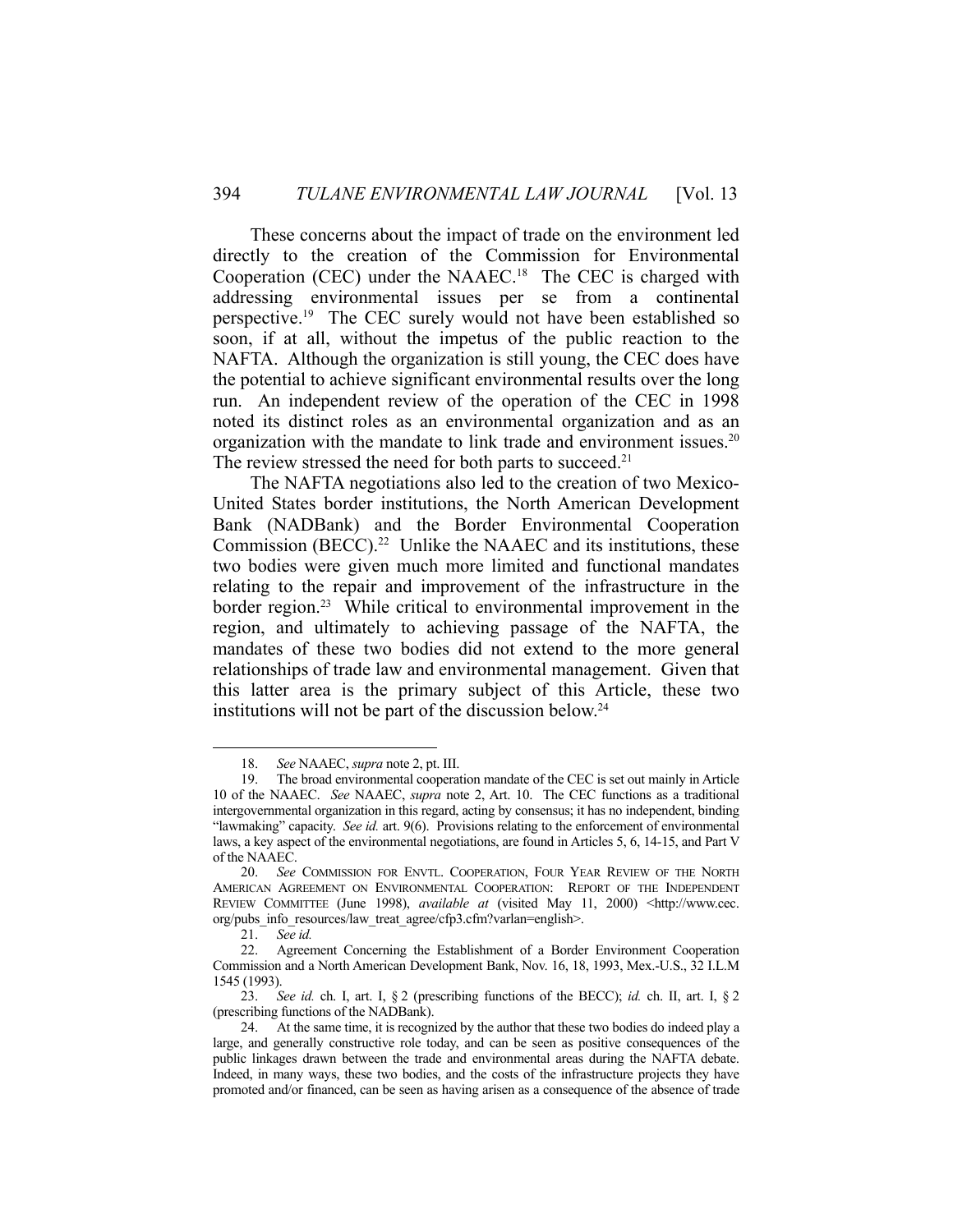In essence, the political debate at the end of the NAFTA negotiations was a forerunner of the debate over the WTO that took place in Seattle and around the world, over the Internet and through other media, in November and December of 1999.25 In the NAFTA process, environmental and other public interest groups were able to muster the political support to complete what they saw as lacking, or at least sufficient parts of what they saw as lacking, in the environmental and labor aspects of the agreement. The WTO trade talks in Seattle brought to a head increased antipathy towards trade negotiators either unwilling or unable to address these issues. Coming at what was intended to be the beginning of a new round of global trade talks, the outcry effectively delayed them, certainly now past the upcoming 2000 U.S. presidential election. In effect, the focus on the environmental and social dimensions attached to the regional NAFTA experience was expanded and applied very early in the effort to initiate an expanded global trade agenda.

## *B. The Absence of Immediate Substantive Legal Linkages*

 The NAFTA text expressly includes some substantive environmental provisions. Whether these constituted an improvement on previous trade law disciplines and made the NAFTA the "greenest" trade agreement need not be discussed here. Rather, given our present focus on the interaction between trade and environment regimes, it may be more useful to note the two types of environmentally related provisions that the NAFTA can be understood to contain.

1. Type 1

 The first type of provision contains the traditional trade disciplines and their impact on environmental law and management practices. Examples of this type of provision include: (1) provisions identifying environmental protection as a legitimate purpose for which trade-impacting measures may be taken in relation to services, technical barriers to trade and sanitary and phystosanitary measures, and the conditions under which the measures might be taken;<sup>26</sup> and (2) a special provision that sets out a specific regime for

and environmental linkages being drawn in the design and implementation of free trade area along the border in the first place.

 <sup>25.</sup> *See supra* note 3 and accompanying text.

 <sup>26.</sup> *See, e.g.*, NAFTA, *supra* note 1, arts. 1201-05, 904-07, 712, 713, 715.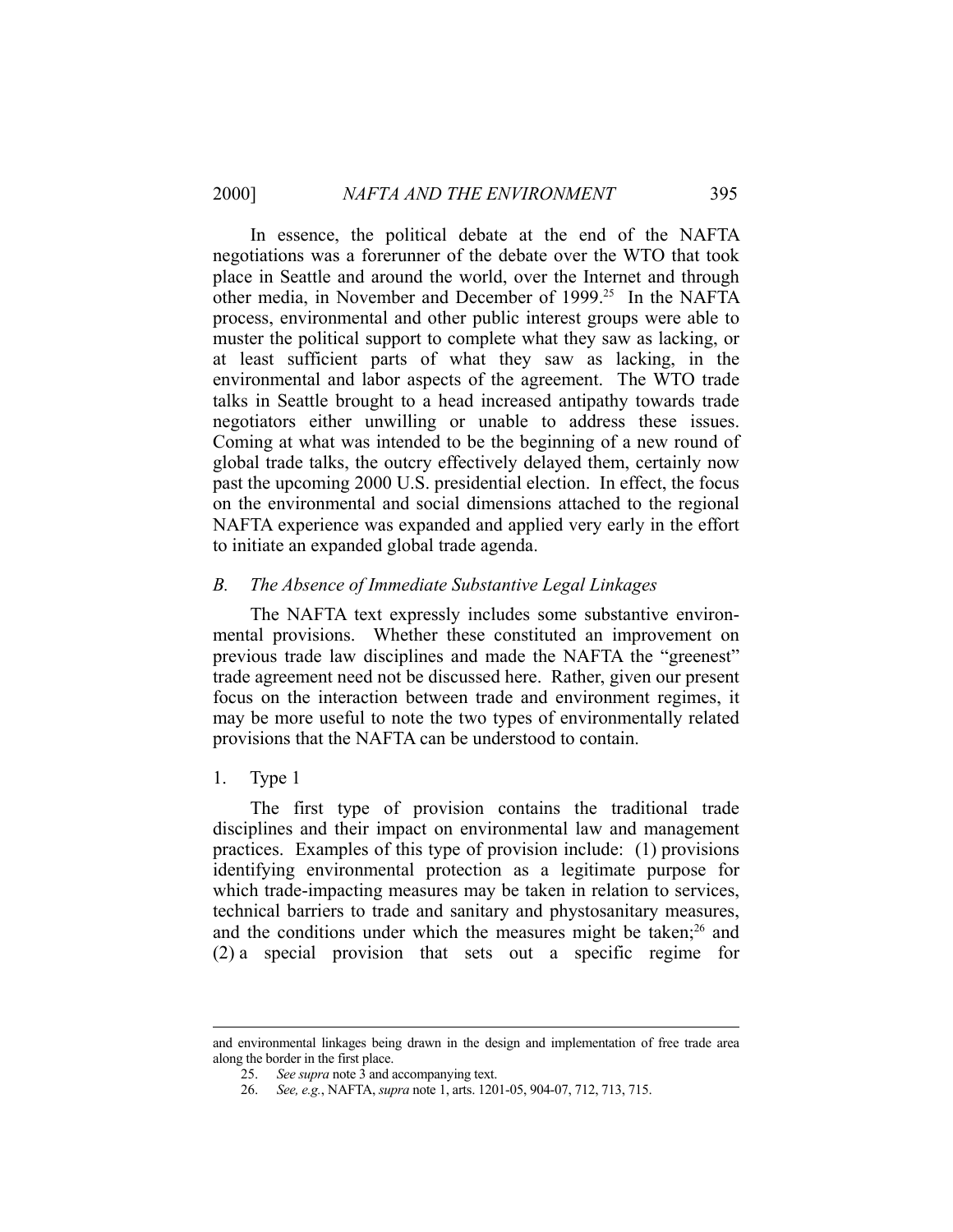environmental measures taken pursuant to international environmental agreements.<sup>27</sup>

 In its final form, the environment agreement contained no provisions designed to have an immediate legal impact on trade law disciplines or their application to environmental measures. It did, however, possess the potential to develop such linkages through the work program it created.<sup>28</sup> In the menu of broad cooperative functions given to the Council of the CEC (the Council) to work on, $^{29}$ two items are particularly noteworthy. Article 10 of the NAAEC lists among the Council's functions the ability to consider and develop recommendations addressing "the environmental implications of goods throughout their life cycles."30 This was a euphemistic way to bring the vexing trade and environmental issue of nonproduct-related process and production methods within the scope of the CEC mandate. Article 10 also brings ecological labeling (eco-labeling) into the potential range of CEC functions and Council recommendations.31 Both of these issues were the subject of much debate over trade law at the time of the conclusion of the NAAEC.<sup>32</sup> The wording of Article 10(2) provides the Council with the ability, but not the mandate, to place these issues on their agenda: "The Council *may* consider, and develop recommendations regarding" the environmental implications of goods and eco-labeling.<sup>33</sup> For those areas where recommendations are adopted, they are not legally binding on the parties as a matter of international law unless further adopted in the form of an international agreement.

 To date, the most aggressive action of the CEC regarding product-life cycle issues and eco-labeling has been in the context of specific issues. This is best seen in the promotion of "green products," such as shade-grown coffee, bringing the environmental

 <sup>27.</sup> *See* NAFTA, *supra* note 1, art. 104.

 <sup>28.</sup> *See* NAAEC, *supra* note 2, art. 10.

 <sup>29.</sup> *See id.* arts. 9-10 (defining the structure, procedures, and functions of the Council).

 <sup>30.</sup> *Id.* art. 10(2)(m).

<sup>31.</sup> *See id.* art.  $10(2)(r)$ .

 <sup>32.</sup> The discussions on NAFTA and the environment began shortly after the first General Agreement on Tariffs and Trade (GATT) "Tuna-Dolphin" case, which addressed U.S. measures to protect dolphins being killed as a consequence of certain tuna fishing methods and ruled that the measures were inconsistent with trade law. This case focused on both trade and environmental issues. *See* GATT Dispute Panel Report on U.S. Restrictions on Imports of Tuna, 30 I.L.M. 1594 (1991). The Tuna-Dolphin case was to become a *cause celebre* for environmentalists, developing countries, and many developed countries for much of the 1990s. *See Beyond the Agreements: The Tuna-Dolphin Dispute* (visited May 11, 2000) <http://www.wto.org/about/beyond5.htm>.

 <sup>33.</sup> NAAEC, *supra* note 2, art. 10(2) (emphasis added).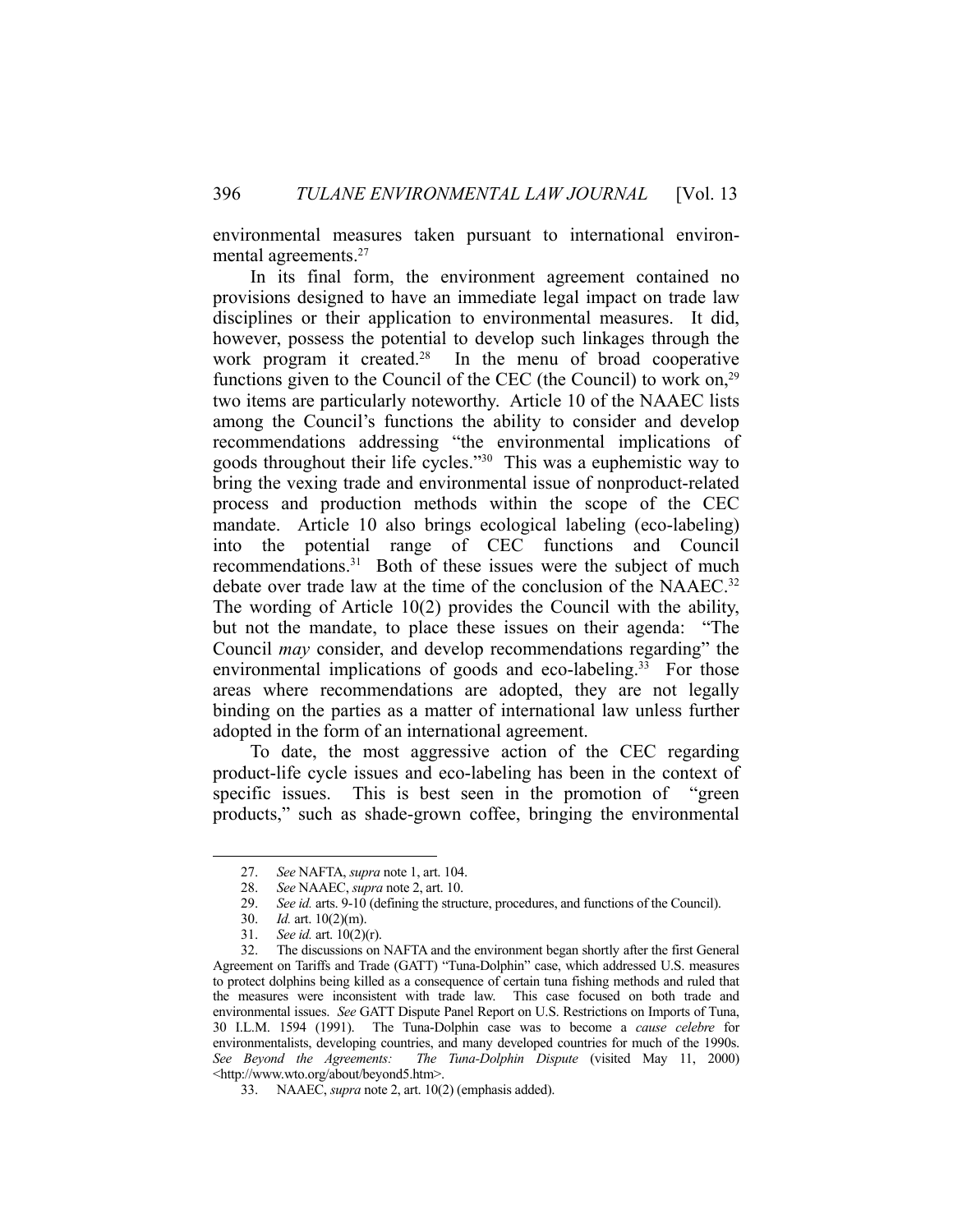dimensions of the production process together with the labeling of such products.<sup>34</sup> Activities such as this are largely touted under the rubric of "win-win" trade and environment issues, where trade promotion can be used to help promote environmentally sounder products.35

 The CEC has not yet attempted to address the trade law disciplines relating to process and production methods and ecolabeling. The potential ability of the CEC to consider the substantive relationship of trade law disciplines to these issues is controlled through the decision-making approach established by the NAAEC: The Council can only enter into a review of specific issues if it has agreed by consensus to do so.<sup>36</sup> This requires a political consensus in the capitals of the three Parties as well as among the three Parties. $37$ Government trade ministries can and do have significant input into what subjects the CEC actually addresses under its general mandate.

## 2. Type 2

1

 The second type of substantive environmental provision found in the NAFTA is essentially limited to a nonbinding provision stating that the Parties should not waive or derogate from existing environmental protection standards, or their enforcement, in order to maintain or attract investment.<sup>38</sup> This provision was designed to address the concern that trade and investment liberalization would lead to a "race to the bottom" in environmental standards, with each party either deregulating or not enforcing standards in order to attract or maintain investments.<sup>39</sup> The nonbinding nature of the provision, however, left it open only to political consultations, rather than the

 <sup>34.</sup> *See generally* Commission for Envtl. Cooperation, Supporting Green Markets: Environmental Labeling, Certification and Procurement Schemes in Canada, Mexico and the United States (1999), *available at* (visited May 11, 2000) <http://www.cec.org/pubs info\_resources/publications/enviro\_trade\_econ/labels.cfm?varlan=english>.

 <sup>35.</sup> *See, e.g.*, Commission for Envtl. Cooperation, Report of the Informal Workshop of Experts and Government Officials on Environment and Trade 3-4 (1999) [hereinafter Informal Workshop Report] (on file with the *Tulane Environmental Law Journal*).

 <sup>36.</sup> *See* NAAEC, *supra* note 2, art. 9(6).

 <sup>37.</sup> *See id.*; *see also id.* art. 9(1) (providing that "cabinet-level or equivalent representatives of the Parties, or their designees," shall comprise the Council).

 <sup>38.</sup> *See* NAFTA, *supra* note 1, art. 1114(2).

 <sup>39.</sup> In an interesting analysis, Gareth Porter has recently considered the concept of "stuck at the bottom," as opposed to a "race to the bottom," as a more appropriate description of the environment-versus-trade/investment issue. *See* Gareth Porter, *Trade Competition and Pollution Standards: "Race to the Bottom" or "Stuck at the Bottom"?* 8 J. ENV'T & DEV. 133 (1999). While Porter's analysis is aimed mainly at developing countries, it may also be applicable in some areas in North America.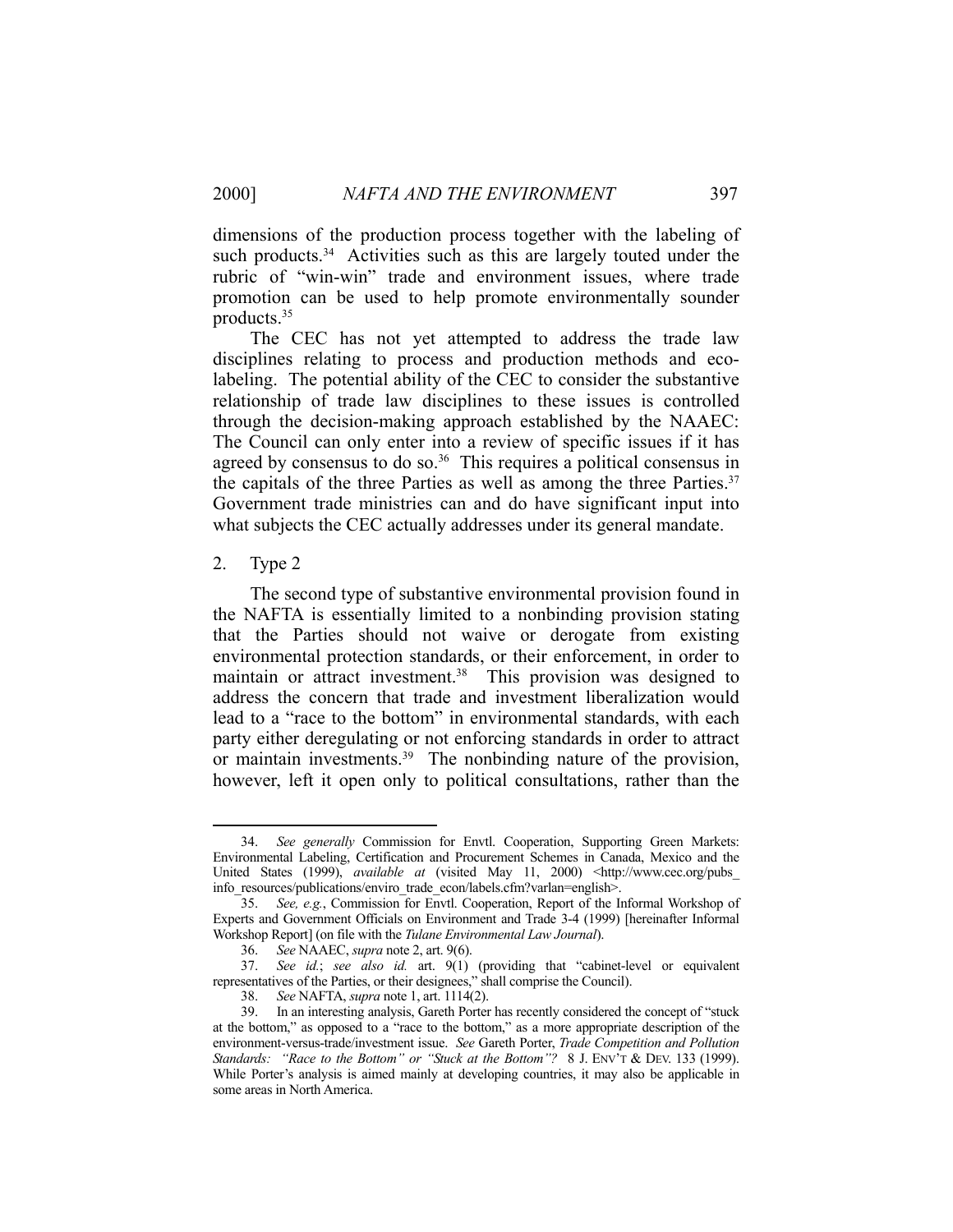formal dispute resolution process otherwise applicable throughout the NAFTA.

 The NAAEC, on the other hand, did create a direct overlap between the two regimes by making the effective enforcement of environmental laws mandatory.<sup>40</sup> The Article 5 obligation to "effectively enforce" environmental laws does not include a requirement to maintain any existing laws or regulations, nor does the agreement establish a specific substantive standard.<sup>41</sup> This policy followed from the presumption that underpinned most of the NAAEC negotiations: that the laws of the three Parties were roughly consistent, but that under-enforcement or nonenforcement was a major concern, at least in Mexico.<sup>42</sup>

 In addition to making the enforcement of environmental laws mandatory, the NAAEC established two separate processes to monitor implementation of this obligation. One such process is the Citizen Submission process, which allows individual citizens or nongovernmental organizations in the three Parties to file a submission with the Secretariat of the CEC to review government actions aimed at enforcing a specific environmental law or group of laws.43 The second mechanism is a more traditional state-to-state dispute resolution process that can lead to trade sanctions or pecuniary penalties against a party that persistently fails to effectively enforce its environmental laws.<sup>44</sup> This process has not been used to date, and the Parties are continuing to develop rules of procedure in the event it is used.45

1

44. *See* NAAEC, *supra* note 2, pt. V.

 45. *See id.* art. 28(1) (providing that "[t]he Council shall establish Model Rules of Procedure" for dispute resolution). The preamble to CEC Council Resolution 99-06, adopted June 28, 1999, indicated that the process of developing the rules of procedure for Part V was

 <sup>40.</sup> *See* NAAEC, *supra* note 2, art. 5(1).

 <sup>41.</sup> *Id.* The legal meaning of "effectively enforce" has not been clearly defined in the NAAEC or by the parties.

 <sup>42.</sup> *See* JOHNSON & BEAULIEU, *supra* note 13; Magraw, *supra* note 17.

 <sup>43.</sup> *See* NAAEC, *supra* note 2, arts. 14-15. The process does not lead to a determination of compliance or noncompliance with the enforcement obligation, but, if the process is followed to completion, the Secretariat may determine the facts surrounding government action or inaction in relation to the subject of the submission. Since 1995, 27 submissions have been received, one factual record has been completed, another is being developed, and the Secretariat has informed the Council that several other submissions warrant developing a factual record. Of this latter group of submissions, the Council of the CEC on May 16, 2000, voted to reject one recommendation for a factual record, suspend consideration of another recommendation, and accept a third, leaving several environmental groups to question the value of the process. *See* COMMISSION FOR ENVTL. COOPERATION, CITIZEN SUBMISSIONS ON ENFORCEMENT MATTERS— STATUS (visited May 11, 2000) <http://www.cec.org/citizen/status/index.cfm?varlan=english>; *see also* Barrie McKenna, *Environmental Probes Derailed by NAFTA Nations*, GLOBE & MAIL, May 18, 2000, at A-11.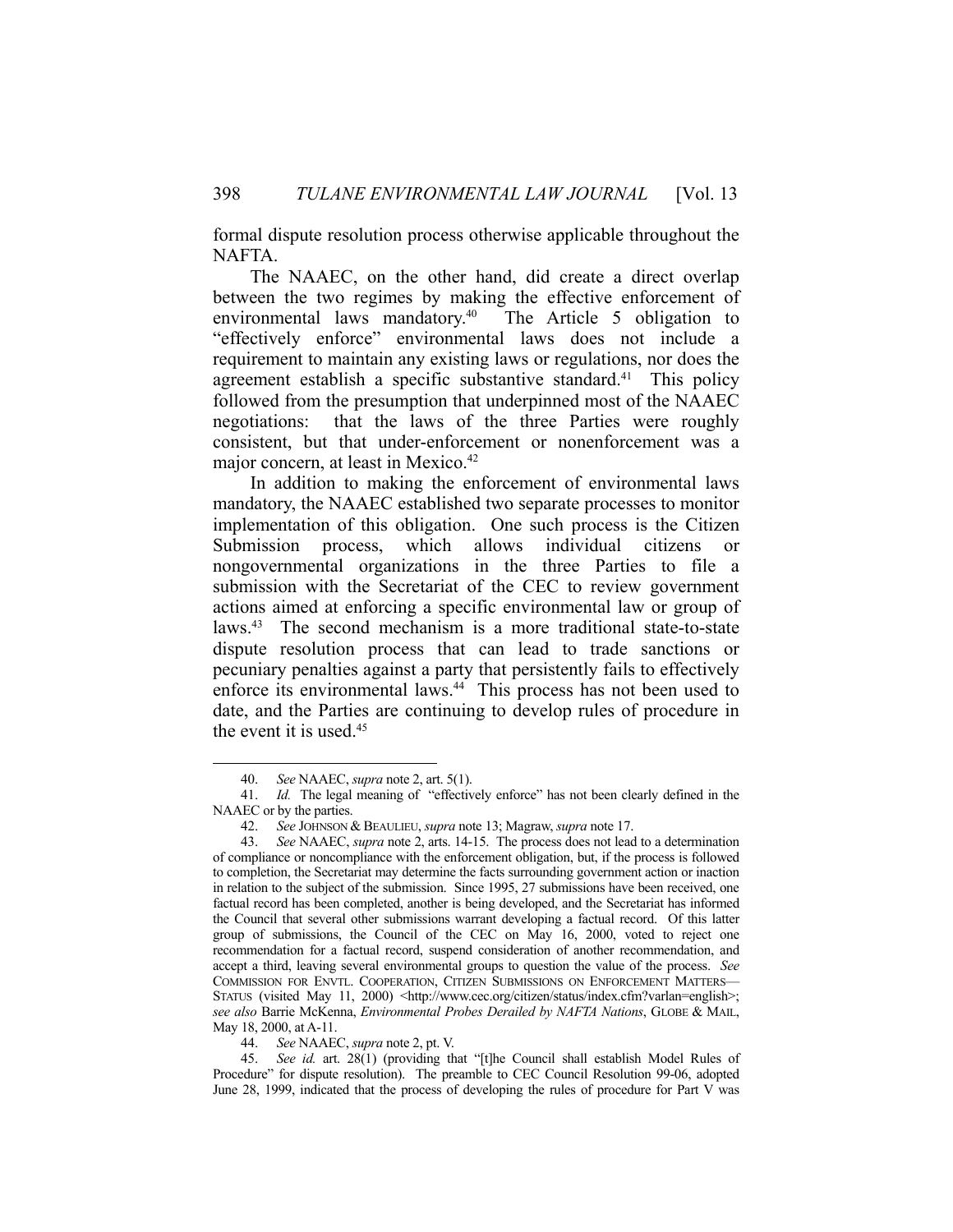## *C. Other Process and Procedural Links*

 The enforcement of environmental laws provides a significant example of the substantive and procedural overlap that is possible between the environment and trade agreements, with the NAAEC turning at least part of the NAFTA's political obligation into an international legal obligation. The text of the NAAEC addresses other process and procedural issues, particularly in Article 10(6).<sup>46</sup> Article 10(6) is a critical point of intersection for the establishment and future development of the relationship between the NAFTA and the NAAEC, and between trade law and environmental law. It expressly calls for cooperative interaction on trade and environmental issues, particularly with regard to public access to the process and to dispute avoidance and resolution. $47$  The CEC is called upon, inter alia, to: (1) act "as a point of inquiry and receipt for comments" on trade and environment issues;<sup>48</sup> (2) provide assistance in any consultations under NAFTA Article 1114(2) on issues concerning the possible waiver of or derogation from environmental standards in order to attract or maintain an investment;<sup>49</sup> (3) contribute "to the prevention or resolution of environment-related trade disputes by seeking to avoid disputes between the Parties, making recommendations to the Free Trade Commission [(FTC)] with respect to the avoidance of such disputes, and identifying experts able to provide information or technical advice to NAFTA committees" and

continuing. *See* COMMISSION FOR ENVTL. COOPERATION, COUNCIL RESOLUTION: 99-06, ADOPTION OF THE REVISED GUIDELINES FOR SUBMISSIONS ON ENFORCEMENT MATTERS UNDER ARTICLES 14 AND 15 OF THE NORTH AMERICAN AGREEMENT ON ENVIRONMENTAL COOPERATION (1999), *available at* (visited May 11, 2000) <http://www.cec.org/citizen/guide\_submit/ index.cfm?varlan=english>.

 <sup>46.</sup> *See* NAAEC, *supra* note 2, art. 10(6).

 <sup>47.</sup> *See id.* The language of Article 10(6) of the NAAEC is somewhat elliptical here, referring to cooperation of the Council and "the NAFTA Free Trade Commission to achieve the environmental goals and objectives of the NAFTA." *Id.* As there is no specific section in the NAFTA spelling out its environmental goals and objectives, and none are set out in the "Objectives" section of the NAFTA, *see* NAFTA, *supra* note 1, art. 102, one is left to consider the environmental dimensions established in the Preamble and other articles with an environmental aspect to establish the environmental goals and objectives of the NAFTA. This can be a somewhat difficult and tortured process, one that is beyond the scope of this Article. The concepts used in the present discussion take a fairly liberal view of these goals, drawing on the Preamble and the breadth of NAAEC Article 10(6) as a basis for doing so. *See* NAFTA, *supra* note 1, pmbl., art. 102; NAAEC, *supra* note 2, art. 10(6).

 <sup>48.</sup> NAAEC, *supra* note 2, art. 10(6)(a).

 <sup>49.</sup> *See id.* art. 10(6)(b). No such consultations have been sought since the NAFTA came into force in 1994.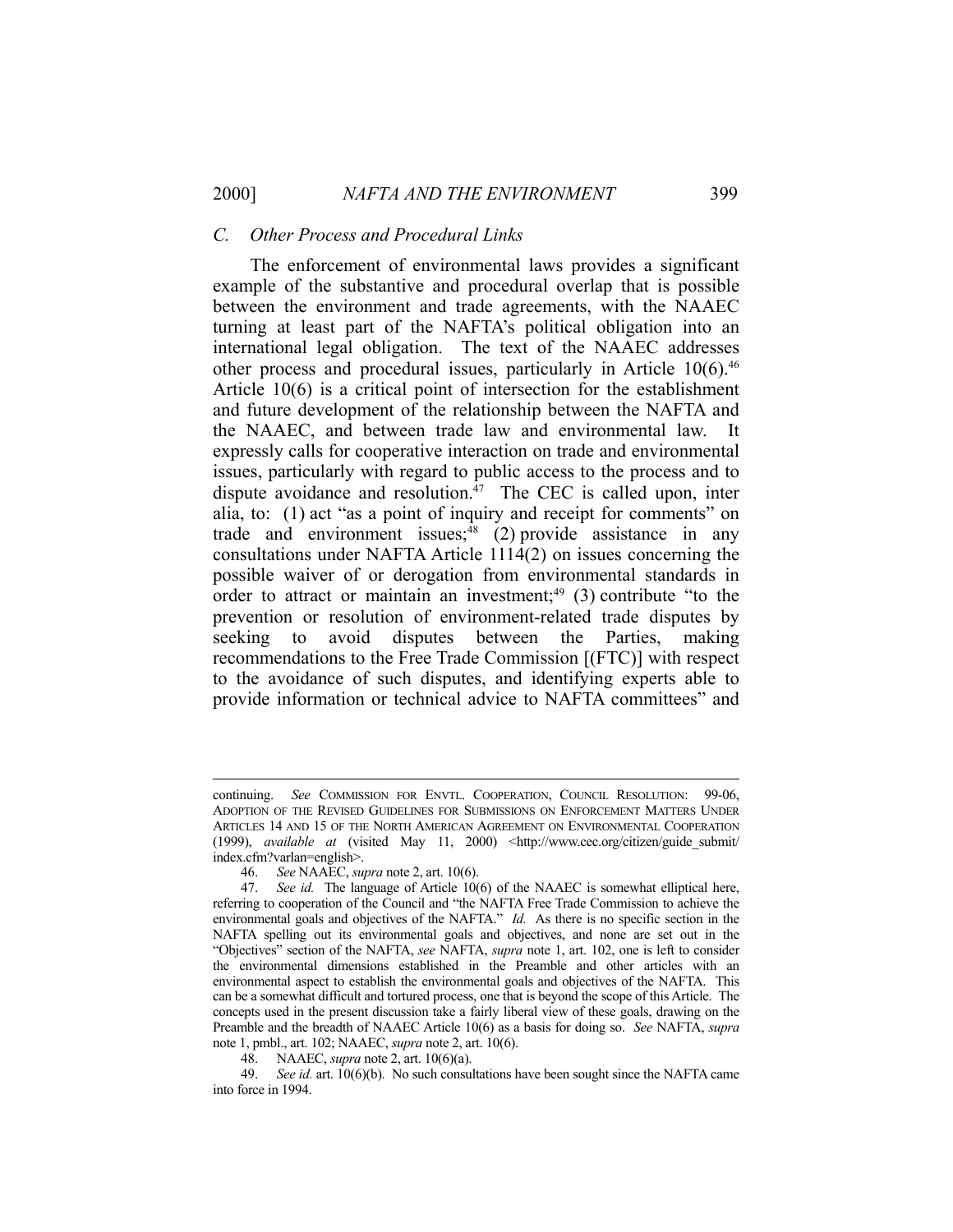other bodies;<sup>50</sup> and (4) otherwise assist the FTC on environmentally related matters.<sup>51</sup>

 To date, neither the CEC nor the FTC has developed or utilized these cooperative opportunities, nor have they established systems for doing so. The implementation of Article 10 provides the clearest systemic example of the "two solitudes" approach suggested in Part I of this Article. As partners in a cooperative process, both the FTC and the CEC must make the necessary efforts. However, to date, trade officials, for the most part, appear to have taken quite the opposite approach: The trade agreement is the trade agreement and the environment agreement is the environment agreement, and there is little if any need for the environmental regime to address matters within the trade regime. In effect, the approach has been largely one of "keep your environmental hands off our trade agreement."52

 As is the case with implementing the general policy mandate of the CEC, the development of relations between the FTC and the CEC, and of legal bridges between the two agreements, is not just a commission-to-commission issue. In reality, it is primarily a policy issue within government capitals. The consensus has not existed either within or amongst the three NAFTA capitals to enable environment Ministers or officials to address these issues in the CEC. This domestic political situation, however, also reflects the failure of the NAFTA/NAAEC model to promote a more constructive intersection of the trade and the environment arenas.

 <sup>50.</sup> *Id.* art.10(6)(c). As part of its implementation program, the NAFTA established a series of committees, working groups, and other bodies to oversee the implementation of the existing obligations and/or to assist in the development of further obligations. *See, e.g.*, NAFTA, *supra* note 1, art. 913 (Committee on Standards-Related Measures), annex 913.5.a-1 (Land Transportation Standards Subcommittee), .a-3 (Automotive Standards Council). The CEC has identified a number of such committees or entities with environmental dimensions, including the automotive sector, and committees linked to more general chapters of the NAFTA, such as the Committee on Standards-Related Measures, all of which could potentially be cooperatively linked with the environmental expertise available through the CEC under Article 10(6) of the NAAEC. *See* NAAEC, *supra* note 2, art. 10(6)(c)(iii); COMMISSION FOR ENVTL. COOPERATION, ENVIRONMENT AND TRADE SERIES NO. 5, NAFTA'S INSTITUTIONS: THE ENVIRONMENTAL POTENTIAL AND PERFORMANCE OF THE NAFTA FREE TRADE COMMISSION AND RELATED BODIES 13-14 (1997), *available at* (visited May 11, 2000) <http://www.cec.org/pubs\_info\_resources/ publications/enviro\_trade\_econ/insindex.cfm?varlan=english>. To date, however, the CEC has identified no experts, and the agencies and committees of the FTC have not sought environmental input.

 <sup>51.</sup> *See* NAAEC, *supra* note 2, art. 10(6)(e). This final paragraph of Article 10(6) also supports a broad reading of the potential for interaction set out in the NAAEC.

 <sup>52.</sup> This is subject, however, to some more recent efforts through a Secretariat initiative on trade and environmental issues, and the operation of a less than well-known CEC Article 10(6) Environment and Trade Officials Group composed of representatives of the three Parties. *See infra* Part VII.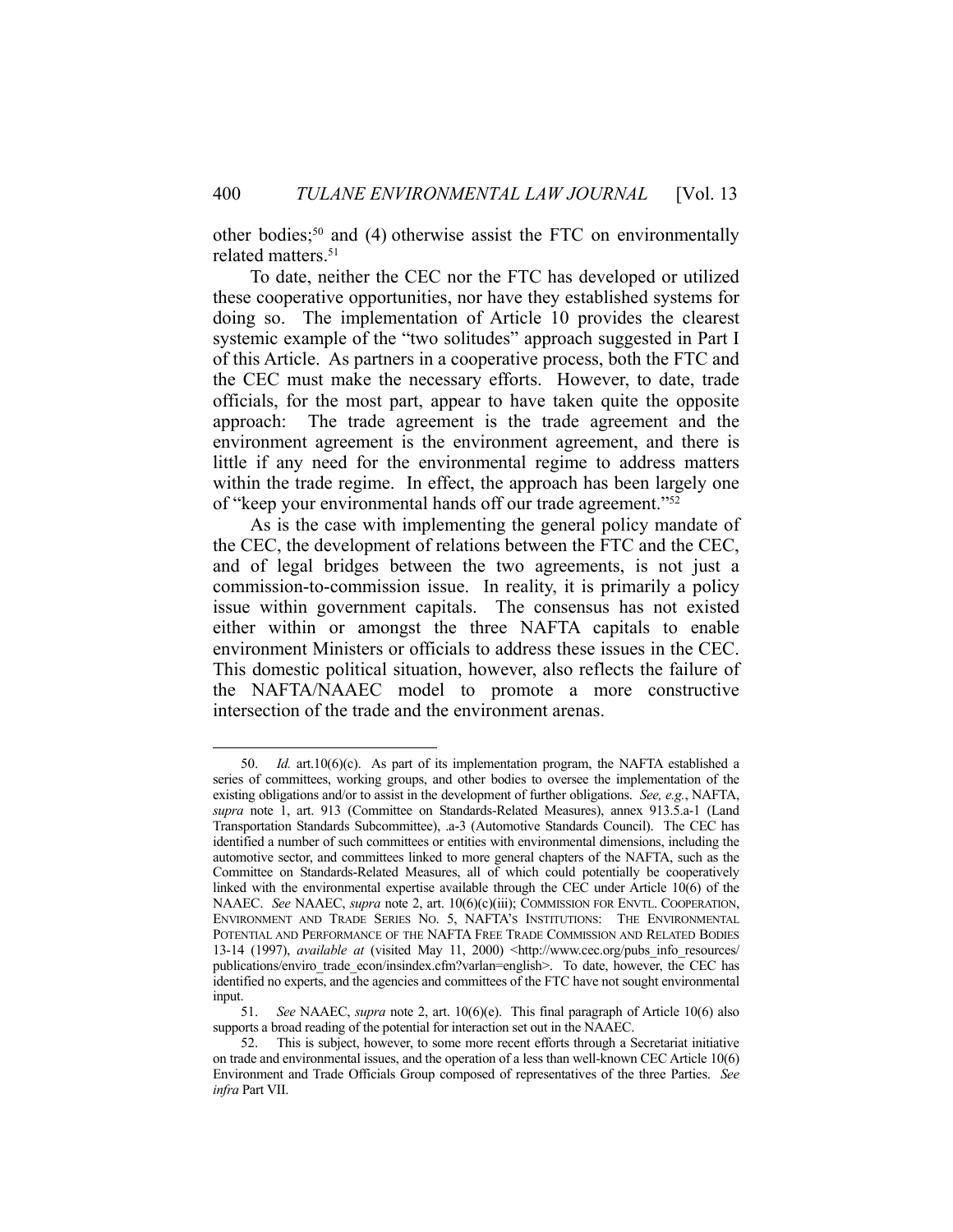<u>.</u>

 Article 10(6) of the NAAEC also includes the CEC's own mandate to consider, on an ongoing basis, the environmental effects of the NAFTA.53 Since the NAAEC and the NAFTA came into effect, this program mandate has resulted in the publication of six studies that provide a framework for analyzing the ongoing effects of the NAFTA.<sup>54</sup> However, attempts to measure these effects have achieved limited success, due in part to real difficulties in attempting to distinguish the effects of the NAFTA from those of other economic, political, or international trade law forces that have evolved over the same period.<sup>55</sup>

 While success in quantifying the NAFTA's effects may be limited, such attempts are significantly more advanced than in the other areas of potential interaction between the two regimes. A critical factor is the difference between the two types of mandates involved. By the very nature of what is meant by cooperation, the first set of cooperative mandates requires the FTC to take a participatory role.<sup>56</sup> The FTC or, more specifically, the trade ministries have not been prepared to do this in any kind of systematic way. While a strict interpretation of the NAAEC would allow the Council of the CEC to initiate cooperative processes and recommendations without the support of the FTC, this is not politically feasible. By contrast, measuring the environmental effects

 <sup>53.</sup> *See id.* art. 10(6)(d). It is important to recognize, as noted *infra* in the text accompanying note 57, that this is an independent mandate of the CEC, not one linked to cooperation with the FTC as an institutional requirement.

 <sup>54.</sup> *See* COMMISSION FOR ENVTL. COOPERATION, ENVIRONMENT AND TRADE SERIES NO. 1, NAFTA EFFECTS—POTENTIAL NAFTA ENVIRONMENTAL EFFECTS: CLAIMS AND ARGUMENTS, 1991-1994 (1996); COMMISSION FOR ENVTL. COOPERATION, ENVIRONMENT AND TRADE SERIES NO. 2, NAFTA EFFECTS—A SURVEY OF RECENT ATTEMPTS TO MODEL THE ENVIRONMENTAL EFFECTS OF TRADE: AN OVERVIEW AND SELECTED SOURCES (1996); COMMISSION FOR ENVTL. COOPERATION, ENVIRONMENT AND TRADE SERIES NO. 3, DISPUTE AVOIDANCE: WEIGHING THE VALUES OF TRADE AND THE ENVIRONMENT UNDER THE NAFTA AND THE NAAEC (1996); COMMISSION FOR ENVTL. COOPERATION, ENVIRONMENT AND TRADE SERIES NO. 4, BUILDING A FRAMEWORK FOR ASSESSING NAFTA ENVIRONMENTAL EFFECTS: REPORT OF A WORKSHOP HELD IN LA JOLLA, CALIFORNIA ON APR. 29 AND 30, 1996 (1996); COMMISSION FOR ENVTL. COOPERATION, ENVIRONMENT AND TRADE SERIES NO. 5, NAFTA'S INSTITUTIONS: THE ENVIRONMENTAL POTENTIAL AND PERFORMANCE OF THE NAFTA FREE TRADE COMMISSION AND RELATED BODIES (1997); COMMISSION FOR ENVTL. COOPERATION, ENVIRONMENT AND TRADE SERIES NO. 6, ASSESSING ENVIRONMENTAL EFFECTS OF THE NORTH AMERICAN FREE TRADE AGREEMENT (NAFTA): AN ANALYTIC FRAMEWORK (PHASE II) AND ISSUE STUDIES (1999). All six studies are available at (visited May 11, 2000) <http://www.cec.org/pubs\_info\_resources/ publications/all\_pubs/index.cfm?varlan=english>. In addition to these six major studies, a number of working papers have also been published by the CEC in this area. *See generally Publications and Information Resources—CEC Publications* (visited May 11, 2000) <http://www.cec.org/pubs\_info\_resources/publications/all\_pubs/index.cfm?varlan=english>.

 <sup>55.</sup> *See generally* sources cited *supra* note 54.

 <sup>56.</sup> *See* NAAEC, *supra* note 2, art. 10(6).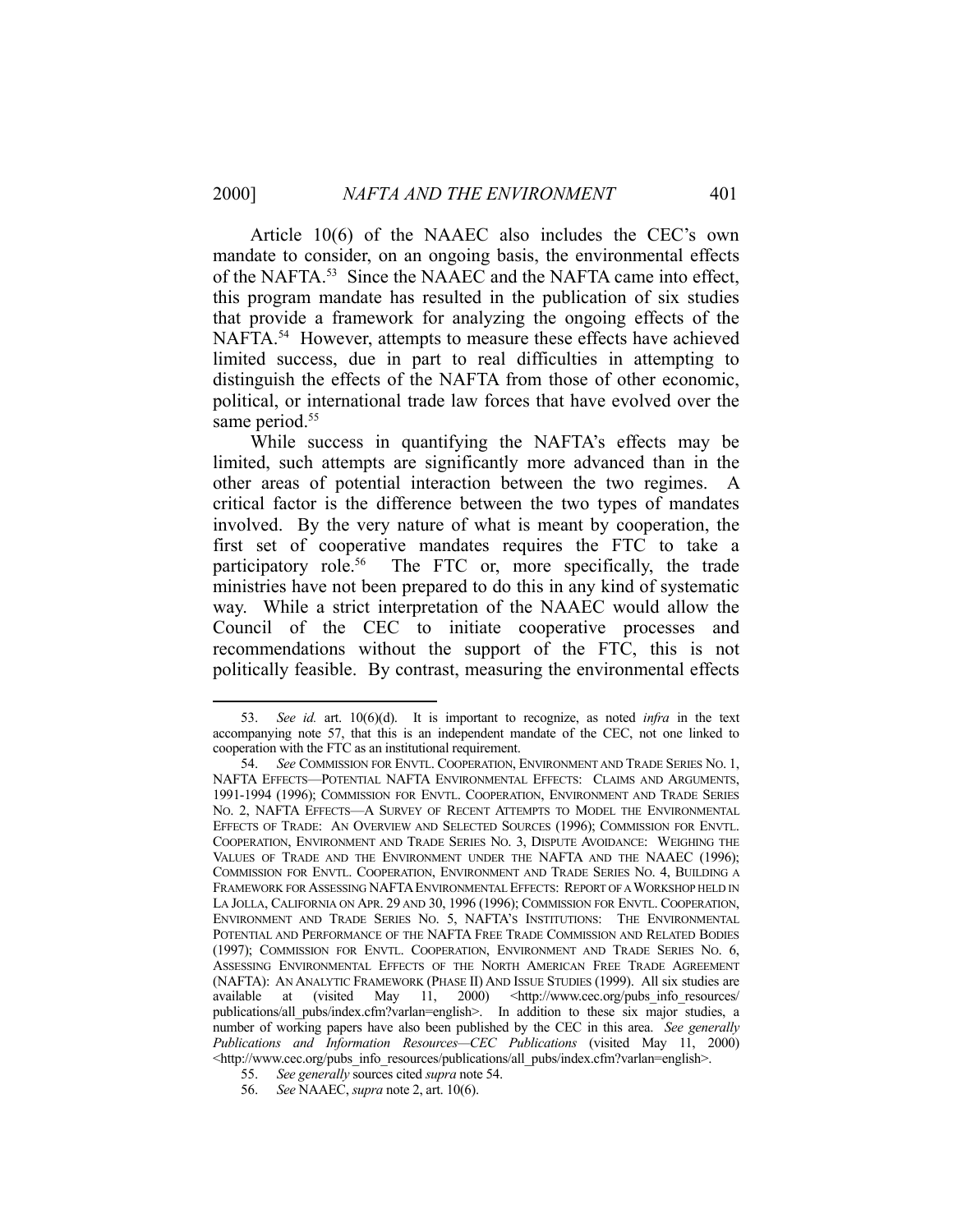of the NAFTA was specifically mandated as a requirement for the CEC to undertake.57

 The lack of progress in implementing Article 10(6) reflects the bifurcated nature of the trade and environmental regimes. Rather than promoting their constructive interaction, the separation of the FTC and the CEC has largely reinforced the division between the two. Trade officials perceive the environmental issues raised by the trade disciplines and other implementing provisions of the NAFTA as "our responsibility," and not as a matter of concern for the CEC or the Council. The view that predominates is that the CEC deals with environmental issues per se, while the FTC deals with trade issues, including environmental issues associated with the content of the trade agreement.

## V. THE CONCRETE PROBLEM OF CHAPTER 11

 It is useful to illustrate the general conclusions described above with the specific situation created by Chapter 11 of the NAFTA.<sup>58</sup> Chapter 11 concerns international investment and was emulated in the aborted attempt by the Organization for Economic Cooperation and Development (OECD) to develop the Multilateral Agreement on Investment (MAI).

 The theory behind Chapter 11 is that when investors have security they are more inclined to invest in a wider range of countries, and therefore development is more likely to occur in more places. To Mexico, attracting investment was an important goal of the NAFTA.<sup>59</sup> And, indeed, the inclusion of Chapter 11 in the NAFTA is widely viewed as a critical factor in the rapid expansion of foreign direct investment in Mexico.<sup>60</sup> For Canada and the United States, Chapter 11 was attractive because it would provide protection to investors in Mexico, where the judicial process was generally considered corrupt or at least compliant with the will of the state.<sup>61</sup> Hence, Chapter 11

<u>.</u>

 <sup>57.</sup> *See id.* art. 10(6)(d).

 <sup>58.</sup> *See* NAFTA, *supra* note 1, ch. 11. *See generally* HOWARD MANN & KONRAD VON MOLTKE, INTERNATIONAL INST. FOR SUSTAINABLE DEV., NAFTA'S CHAPTER 11 AND THE ENVIRONMENT: ADDRESSING THE IMPACTS OF THE INVESTOR-STATE PROCESS ON THE ENVIRONMENT (1999), *available at <*http://iisd1.iisd.ca/trade/chapter11.htm >.

 <sup>59.</sup> *See* Gloria Sandrino, *The NAFTA Investment Chapter and Foreign Direct Investment in Mexico: A Third World Perspective*, 27 VAND. J. TRANSNAT'L L. 259 (1994); MANN & VON MOLTKE,*supra* note 58, § 2.

 <sup>60.</sup> *See* GOVERNMENT OF MEXICO, *Private Sector Shows Confidence in Mexico's Economy*, 4 NAFTAWORKS No. 3 (1999).

 <sup>61.</sup> *See* MANN & VON MOLTKE,*supra* note 58, § 2, at 12.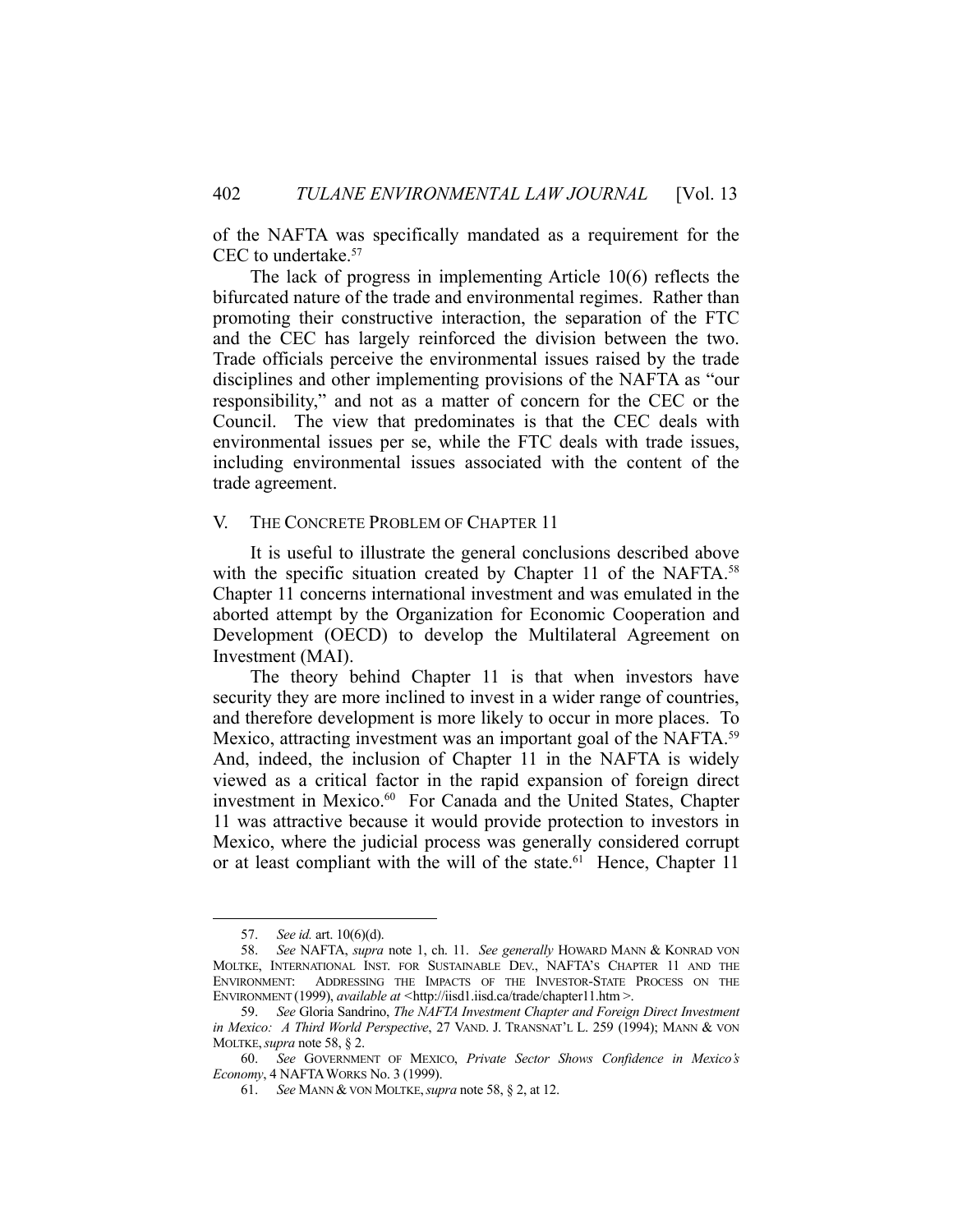was also seen as a good thing for businesses in Canada and the United States.

 To deliver these benefits, Chapter 11 created the most expansive combination of rights and remedies ever given to the private sector in an international agreement. The rights are defined in a series of nine articles covering such matters as the right to national treatment,<sup>62</sup> the right not to have performance requirements imposed upon private investors,<sup>63</sup> the right to be treated in accordance with minimum international standards,<sup>64</sup> and protection against expropriation or measures tantamount to expropriation imposed against an investor without a proper public purpose and payment of full compensation.<sup>65</sup>

 In order to support these rights, Chapter 11 provides a special remedy for foreign investors in the form of mandatory and binding arbitration.<sup>66</sup> The initiation of arbitration is subject to a preliminary ninety-day consultation period requirement and certain other fairly limited procedural requirements.67 The process can be initiated at the sole discretion of the foreign investor.<sup>68</sup>

 The problem that has appeared in relation to Chapter 11 arises from the combination of very broad but often vague rights along with mandatory remedies. The result has been described by one former U.S. trade negotiator as "unprecedented," "remarkable," and "an as yet untapped source of extensive private investor rights."69 Other trade lawyers similarly referred it to as "revolutionary".70

 <sup>62.</sup> *See* NAFTA, *supra* note 1, art. 1102; *see also id.* art. 1103 (providing for "mostfavored-nation treatment"). The NAFTA-provided right to national treatment is similar to the traditional trade discipline of national treatment and prohibits discrimination against foreign investors by host states. *See id.* art. 1102.

 <sup>63.</sup> *See id.* art. 1106. Performance requirements are obligations imposed on an investor, which require the investor to undertake all or some of its operations, purchasing, or sales in a specific manner as prerequisite to acceptance of the investment by the host country. *See id.* Additional requirements may also relate to foreign currency or corporate governance structures. *See id.*

 <sup>64.</sup> *See id.* art. 1105.

 <sup>65.</sup> *See id.* art. 1110. The full scope of this article is the subject of some debate, given that it actually includes three protections: protection from direct expropriation, indirect expropriation, and from measures tantamount to expropriation. *See* MANN & VON MOLTKE,*supra*  note 58, § 3.7, at 38. The scope of these three terms is not defined.

 <sup>66.</sup> *See id.* art. 1115.

 <sup>67.</sup> *See id.* art. 1119.

 <sup>68.</sup> *See id.* arts. 1116-17.

 <sup>69.</sup> *See* Gary N. Horlick & Alicia L. Marti, *NAFTA Chapter 11B—A Private Right of Action to Enforce Market Access through Investments*, 14 J. INT'L ARB. 43, 53-54 (1997).

 <sup>70.</sup> *See* Hope H. Camp, Jr. & Andrius R. Kontrimas, *Direct Investment Issues (Including Competition and U.S./Mexico Taxation Treaty)*, *in* NAFTA AND BEYOND: A NEW FRAMEWORK FOR DOING BUSINESS IN THE AMERICAS 87, 104 (Joseph J. Norton & Thomas A. Bloodworth eds., 1995).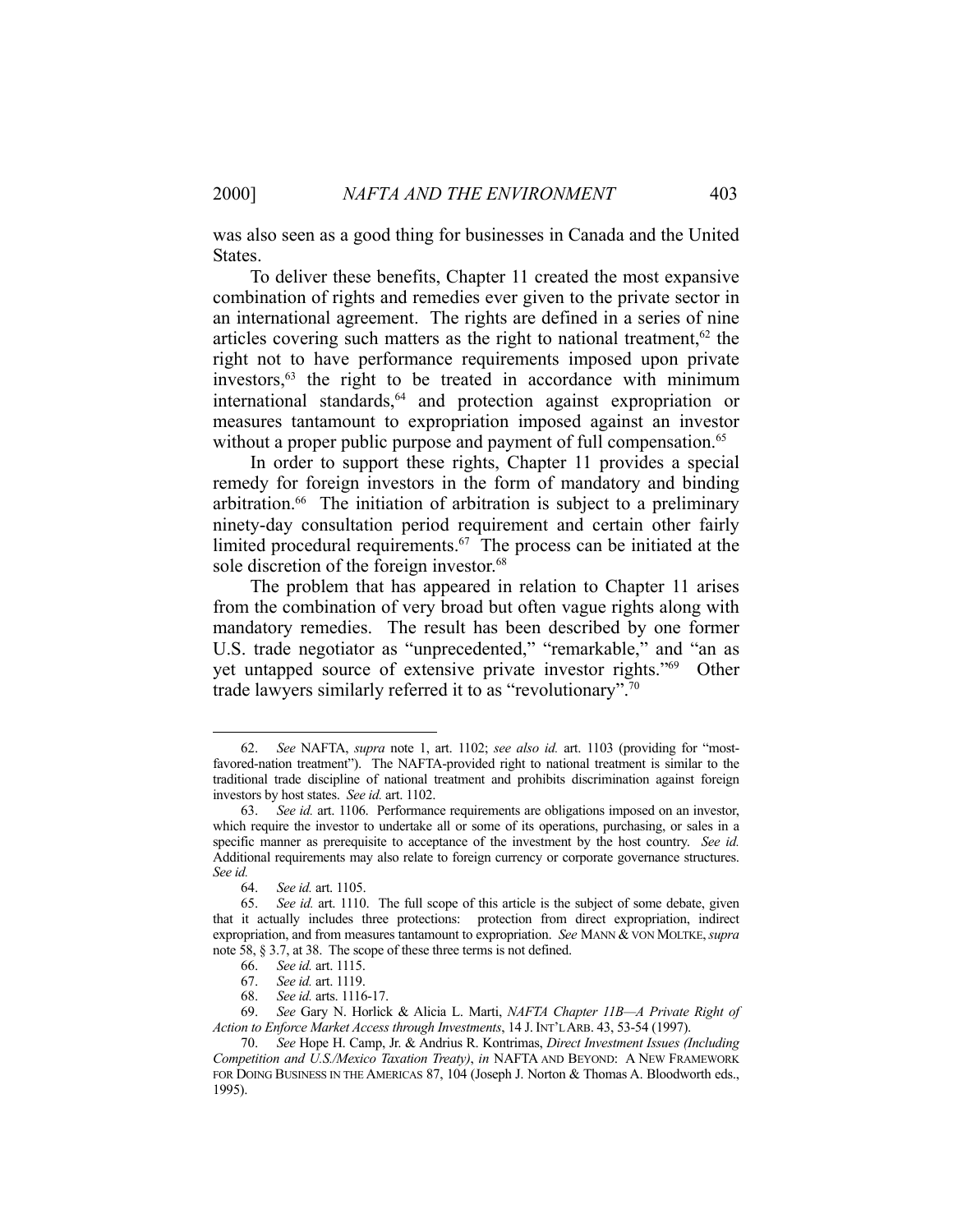As of December 31, 1999, some thirteen cases have been initiated under Chapter 11. Of these, eight relate to lawmaking or administrative decision-making in the environmental field by governments bound by Chapter  $11.^{71}$  In other words, environmental issues have been the subject of over half the actions brought to enforce Chapter 11 rights and remedies.

 Four of these eight cases have arisen in Canada. As of the time of writing, Canada had withdrawn one piece of environmental legislation that effectively banned the import, and hence the use of, a specific gasoline additive,  $MMT<sub>1</sub><sup>72</sup>$  following a Chapter 11 challenge by its sole manufacturer, the Ethyl Corporation of the United States.<sup>73</sup> In addition, Canada paid thirteen million dollars in compensation to Ethyl.<sup>74</sup> A second piece of Canadian legislation banning the transboundary movements of PCB wastes on a temporary basis is the subject of a pending Chapter 11 case.<sup>75</sup> Two other cases relating to the management of forest resources and fresh water are also pending.76

 <sup>71.</sup> *See infra* notes 72-80 and accompanying text. Due to a lack of transparency requirements under Chapter 11, it is possible that more cases were initiated but remain unknown.

 <sup>72.</sup> *See* Manganese-based Fuel Additives Act (MMT Act), S.C. 1997, ch. 11 (effective June 24, 1997), *available at* <http://canada.justice.gc.ca/cgi-bin/folioisa.dll/estats.NFO/query= \*/doc/{@62651}?>. MMT is an acronym for "methylcyclopentadienyl maganese tricarbonyl."

 <sup>73.</sup> *See* Ethyl Corp. v. Canada, Jurisdiction, NAFTA ch. 11 Arb. Trib., ¶ 6 (June 24, 1998) [hereinafter Jurisdictional Decision], *reprinted in* 38 I.L.M. 708 (1999); *see also* Alan C. Swan, Note, *Ethyl Corporation v. Canada, Award on Jurisdiction (Under NAFTA/UNCITRAL)*, 94 AM. J. INT'L L. 159, 159 (2000). The primary documents in the case include: Ethyl Corp., Notice of Intent to Submit a Claim to Arbitration Under Section B of Chapter 11 of the North American Free Trade Agreement (Sept. 10, 1996); Ethyl Corp., Notice of Arbitration Under the Arbitration Rules of the United Nations Commission on International Trade Law and the North American Free Trade Agreement (Apr. 14, 1997); Ethyl Corp., Statement of Claim (Oct. 2, 1997); Gov't of Canada, Statement of Defence (Nov. 27, 1997); Ethyl Corp. v. Canada, Place of Arbitration, NAFTA Ch. 11 Arb. Trib. (Nov. 28, 1997), *reprinted in* 38 I.L.M. 700 (1999). For a description of the settlement conditions, see *News Release: Government to act on Agreement on Internal Trade (AIT) Panel Report on MMT* (visited May 15, 2000) <http://www.ec.gc.ca/ press/mmt98\_n\_e.htm>. MMT remains banned in over half of the states in the United States.

 <sup>74.</sup> *See* Jurisdictional Decision, *supra* note 73, ¶ 18.

 <sup>75.</sup> *See* S.D. Myers Inc., Notice of Intent to Submit a Claim to Arbitration Under Section B of Chapter 11 of the North American Free Trade Agreement (July 21, 1998); S.D. Myers Inc., Notice of Arbitration Under the Arbitration Rules of the United Nations Commission on International Trade Law and the North American Free Trade Agreement (Oct. 30, 1998); S.D. Myers Inc, Statement of Claim Under the Arbitration Rules of the United Nations Commission on International Trade Law and the North American Free Trade Agreement (Oct. 30, 1998).

 <sup>76.</sup> The forestry resource-related claim is the *Pope & Talbot* case. *See* Pope and Talbot, Inc., Notice of Intent to Submit a Claim to Arbitration Under Section B of Chapter 11 of the North American Free Trade Agreement, (Dec. 24, 1998); Pope and Talbot, Inc. v. Canada, Executive Summary, NAFTA Investor-State Dispute Claim by Pope and Talbot, Inc. (forthcoming). The *Sunbelt Water* case concerns water exports. *See* Sunbelt Water Inc., Notice of Intent to Submit a Claim to Arbitration Under Section B of Chapter 11 of the North American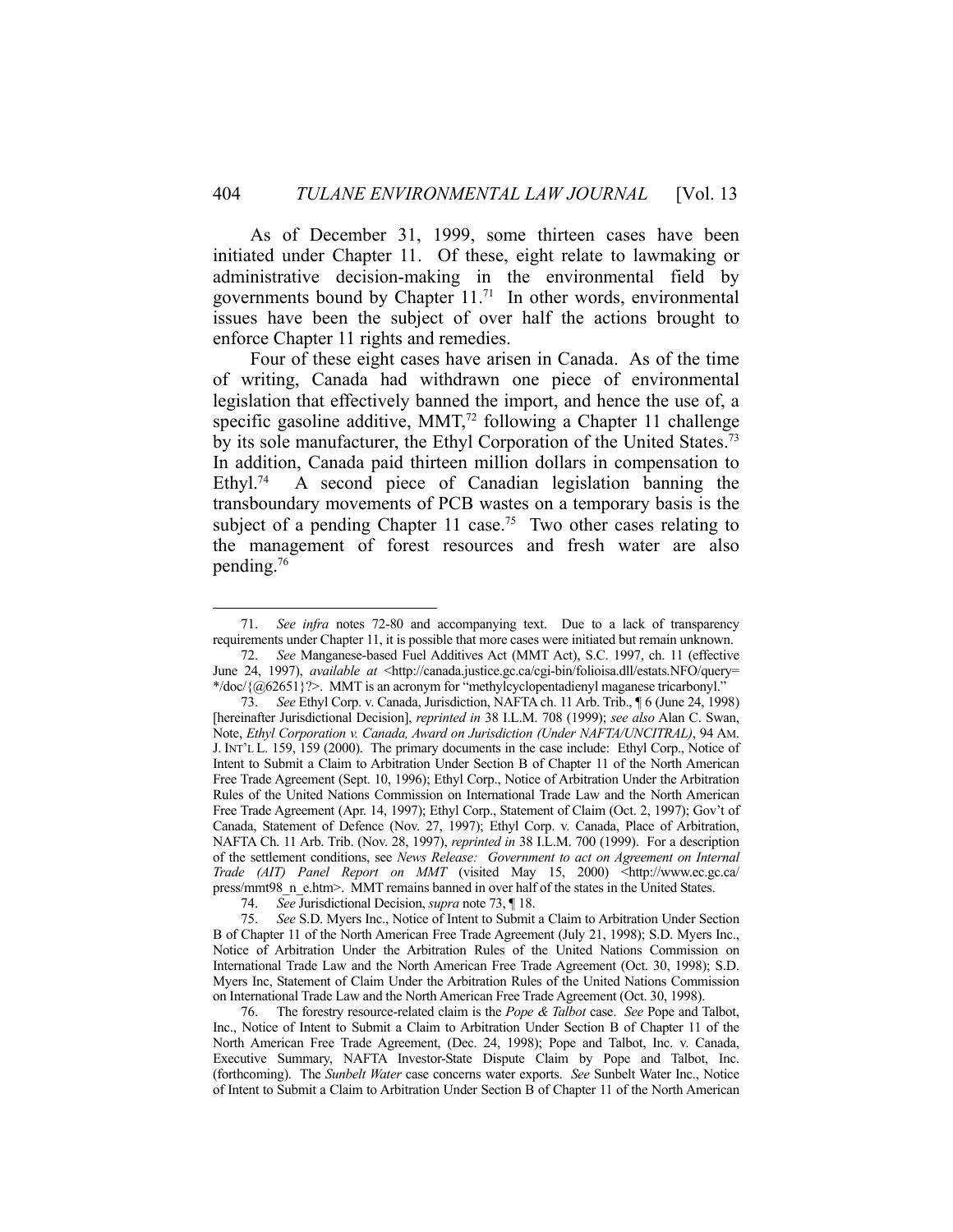In Mexico, at least three cases relating to decisions made by environmental authorities have been challenged under Chapter 11. The first of these cases was recently decided in Mexico's favor. 77 The other decisions are pending.78

 The United States, in June of 1999, received a notice of intent to submit a Chapter 11 claim from Canadian-based Methanex Corporation after the State of California adopted a law banning MTBE, a gasoline additive Methanex helps to produce, from being sold in California after the year  $2002.^{79}$  The claim in this case is for 970 million dollars.<sup>80</sup>

 The issues relating to these cases are discussed in detail in a working paper of the International Institute for Sustainable Development (IISD), completed in June of 1999.<sup>81</sup> Beyond the individual cases, however, it is critical to understand the impact that Chapter 11 has begun to have on environmental authorities in the NAFTA countries. It is increasingly apparent that the private rights of foreign investors are being used not as a defensive protection against government abuse because an investor is a foreign-owned company, but as a strategic offensive threat to be wielded against government decision-makers rendering or considering decisions adverse to the interests of the company involved. The cases demonstrate the lobbying capacity attached to Chapter 11, a capacity never envisaged when the NAFTA negotiations took place.<sup>82</sup>

 The IISD working paper concluded that, as a result of these aggressive uses of Chapter 11, environmental regulators must contend with vague rights supported by multimillion dollar claims against the

 80. *See* Methanex Corp. v. United States of America, Notice of Intent to Arbitrate, June 15, 1999; Ganguly, *supra* note 79, at 150.

81. *See* MANN & VON MOLTKE, *supra* note 58.

Free Trade Agreement (Nov. 27, 1998). A formal Notice of Arbitration had not, to this author's knowledge, been issued at the time of writing.

 <sup>77.</sup> *See* Robert Azinian et al. v. United Mexican States, 14 ICSID (W. Bank) Rev.-FILJ 538, Case No. ARB (AF)/97/2 (Arb. Trib. 1999), *available at* (visited May 12, 2000) <http://www.worldbank.org/icsid/cases/mexico-e.pdf>.

 <sup>78.</sup> As of the time of writing, the next anticipated ruling is in the case of *Metalclad Corp. v. United Mexican States*, ICSID (W. Bank) Case No. ARB(AF)/97/1. The final Mexican case is *Waste Management Inc. v. United Mexican States*, ICSID (W. Bank) Case No. ARB(AF)/98/2. For a list of cases pending before the International Centre for Settlement of Investment Disputes (ICSID), see (visited May 12, 2000) <http://www.worldbank.org/icsid/cases/pending.htm>.

 <sup>79.</sup> *See* Methanex Corp. v. United States of America, Notice of Intent to Arbitrate, June 15, 1999; *see also* Samrat Ganguly, Note, *The Investor-State Dispute Mechanism (ISDM) and a Sovereign's Power to Protect Public Health*, 38 COLUM. J. TRANSNAT'L L. 113, 150-51 (1999) (discussing *Methanex Corp.*). A formal notice of arbitration was anticipated as this article was finalized.

 <sup>82.</sup> *See* ALAN RUGMAN ET AL., ENVIRONMENTAL REGULATIONS AND CORPORATE STRATEGY: ANAFTAPERSPECTIVE (1999) (documenting these strategic opportunities and uses).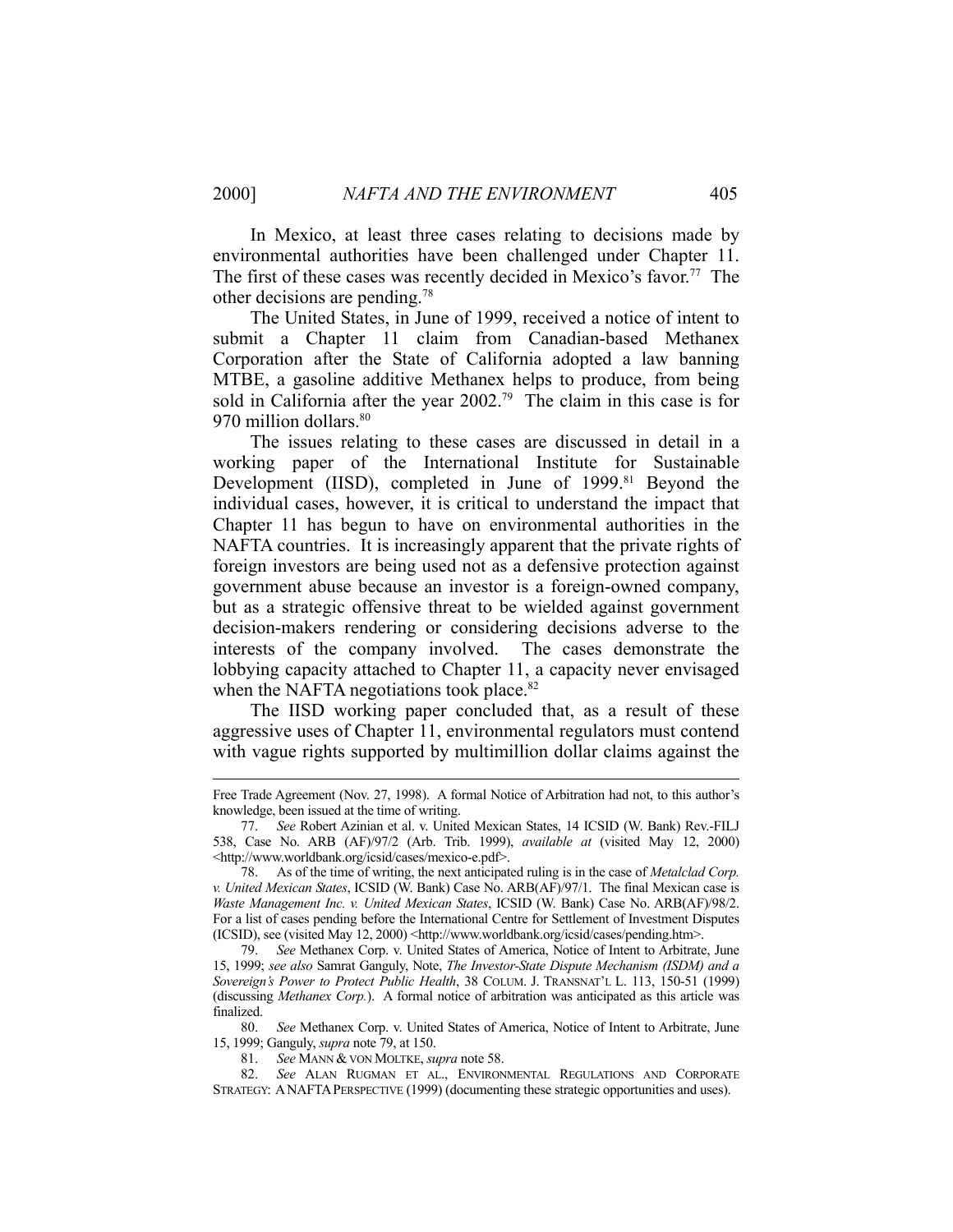actual or proposed decisions that regulators may make.<sup>83</sup> The result is the creation of a strong "regulatory chill" that is preventing regulators from taking steps they believe need to be taken to protect the environment. In essence, the uncertainty of the law combined with the potential amounts of the claims involved has created an atmosphere that is frustrating environmental management activities.<sup>84</sup>

 The government of Canada raised the issue with the FTC in an effort to develop a special interpretive statement to address uncertainties in the text. $85$  The NAFTA specifically authorizes such a statement.<sup>86</sup> The United States offered ambiguous support, while Mexico opposed the effort and continues to block any further discussions on the issue. $87$  The situation remains unchanged despite the clear statement of the three environmental Ministers acting as the Council of the CEC. At its June 1999 meeting, the Council recognized the need to address this issue and that the avenues to do so, which are built into Chapter 11, do not require amending the NAFTA.<sup>88</sup> For the first time, the Ministers' annual communiqué as the Council of the CEC specifically addressed a NAFTA text-based issue, not suggesting a solution, but offering to assist in finding one.<sup>89</sup>

 To summarize, the Chapter 11 story finds: (1) NAFTA obligations having significant impacts on environmental laws and lawmaking; (2) that such impacts were not intended, but are widely understood to have been accidental; (3) that, at minimum, the government of Canada and the United States Environmental Protection Agency have expressly supported taking action that is specifically permitted under Chapter 11 to address this situation; and (4) the Council of the CEC expressly sought to employ the broad cooperative framework of Article 10(6) in order to achieve such action.

1

89. *See id.*

 <sup>83.</sup> *See* MANN & VON MOLTKE, *supra* note 58, § 6, at 62.

 <sup>84.</sup> *See id.* § 2, at 12-18.

 <sup>85.</sup> *See* Government of Canada, NAFTA Chapter 11 Issues Paper on Expropriation, *reprinted in* Nihal Sherif, *Canadian Memo Identifies Options for Changing NAFTA Investment Rules*, INSIDE U.S. TRADE, Feb. 12, 1999, at 1, 20-21; Government of Canada, NAFTA Chapter 11 Issues Paper on Transparency, *reprinted in* Nihal Sherif, *Canadian Memo Identifies Options for Changing NAFTA Investment Rules*, INSIDE U.S.TRADE, Feb. 12, 1999, at 1, 21-23.

 <sup>86.</sup> *See* NAFTA, *supra* note 1, art. 1132(2).

 <sup>87.</sup> *See* MANN & VON MOLTKE, *supra* note 58, § 1.4, at 10-11; Government of Canada, NAFTA Chapter 11 Issues Paper on Expropriation, *supra* note 85, at 1, 20-21; Government of Canada, NAFTA Chapter 11 Issues Paper on Transparency, *supra* note 85, at 1, 21-23.

 <sup>88.</sup> *See* COMMISSION FOR ENVTL. COOPERATION, FINAL COMMUNIQUÉ, 6TH ANNUAL MEETING OF THE COUNCIL OF THE COMMISSION FOR ENVIRONMENTAL COOPERATION (1999) (on file with author).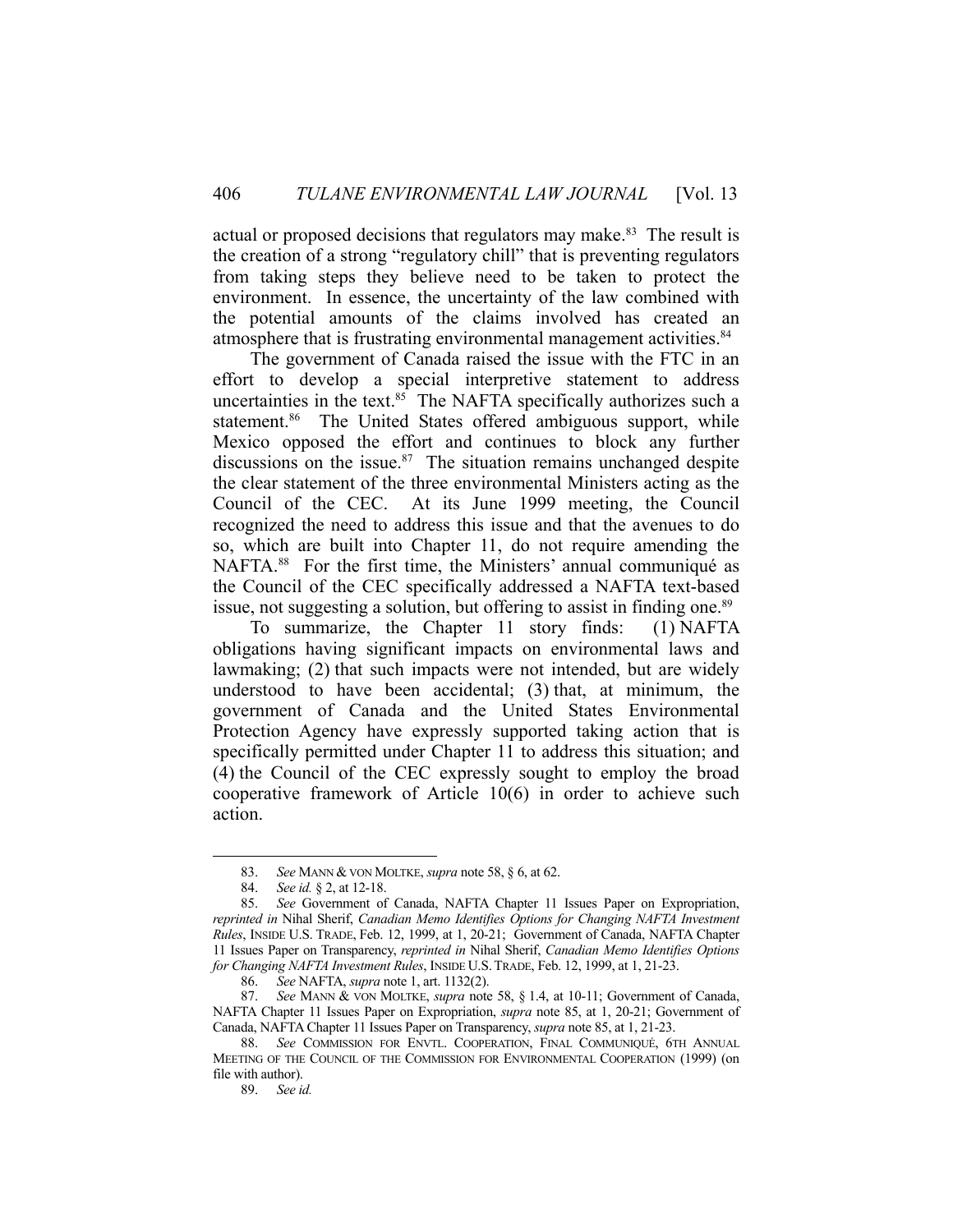1

 The response to this situation has been the most specific rejection of a constructive interaction between the two regimes to date. Trade officials have simply closed the door to further discussion with the CEC on the matter. To some extent, this is due to the view on the part of Mexico that the existing cases will resolve the concerns. Perhaps a stronger Mexican goal is showing its commitment to investment liberalization by refusing to use any tools (other than the arbitration process) that might be seen as limiting the new rights of investors, given the success Mexico has experienced under Chapter 11. The Methanex claim against the United States has been initiated since the discussions ended, and there is an ongoing concern that regulatory action to protect the environment will continue to be hampered as a result of claims under Chapter 11.<sup>90</sup> Returning to a previous thought, the approach of the FTC and trade ministries has clearly been to maintain a distance between the CEC and the FTC on this issue: They continue to take a "keep your environmental hands off of our trade agreement" approach.

#### VI. SOME SPECIFIC LESSONS FOR FUTURE TRADE NEGOTIATIONS

 The conclusions reached in this Article are not based on an antitrade agenda and do not lead to a rejection of trade agreements. In this author's view, trade agreements will continue to play a very important role in broadening opportunities for achieving sustainable development. But increased trade is not the end in itself; rather, it is part of the means to an end of globally equitable and environmentally sound and sustainable development. A failure to address the full range of impacts of trade law on other issues that are equally critical to achieving sustainability, it may be argued, does not fully reflect this critical distinction between means and ends.

 The failures of the NAFTA/NAAEC model should not tarnish its successes. The specific suggestions presented below are intended to address those failures. However, the most critical failure is also the area in which success is most necessary: the ability of the trade regime to understand and address its impacts on environmental management and protection. Five specific suggestions below address this concern.

 First, an independent environmental impact assessment should be conducted for trade agreements as they are being developed.

 <sup>90.</sup> *See supra* note 80; *How International Trade and Investment Rules Affect the Environment: A Look at the Gasoline Additive MTBE* (visited May 15, 2000) <http://www.nwf.org/nwf/trade/mtbe.html>.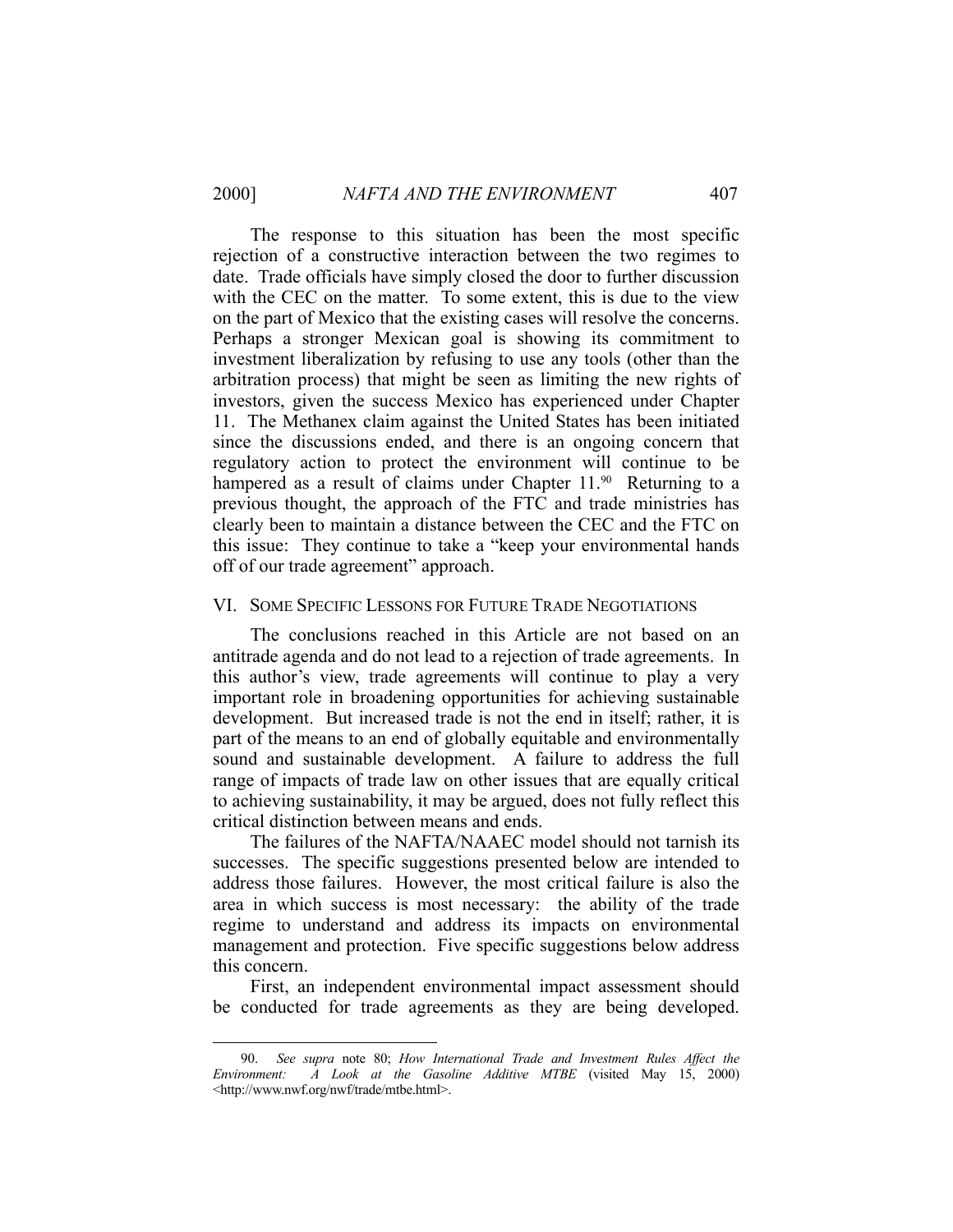Proposals and options to address all issues being negotiated should be considered for their various impacts, if any, on the environment and environmental management. This process should be independent of government because the dynamics within governments prevent one agency from publicly questioning the work of another. One suggestion is for a panel of independent, nonstakeholder experts to come together to act as "friends of the Chair" and advise negotiators of the environmental implications of various proposals. By integrating an assessment process into the ongoing negotiating process, a review will be timely, add value to the process, and help prevent unintended consequences, such as those resulting under Chapter 11. Assessment should not be left to individual governments or stakeholders to conduct after negotiations end. At that point there is virtually no hope for changes to be made because the size and complexity of agreements prevent reopening sections without the risk of the whole process collapsing as a result. If sustainable development is the overarching goal, this suggestion should be seen as a process that supports and complements the role of trade law in contributing to that goal.

 This type of assessment should not be understood as opposed to development. Indeed, development opportunities will undoubtedly underlie most of the suggestions for further trade liberalization, which this Article does not argue against. It remains this author's view, however, that understanding and forestalling significant negative environmental consequences of trade agreements will contribute to sustainable development in a more, rather than less, equitable manner.

 Second, the expansion of private sector trade rights and remedies should be approached with caution. Investment and market access security can have significant benefits, but remedies given uniquely to the private sector under international law that bypass domestic legal systems present significant risks. Trade officials have recognized that business stakeholders have self-interests that they need not balance against other interests, as governments must. $91$  In such circumstances, providing rights and remedies, particularly in the absence of corresponding obligations, can lead to significant consequences. Again, a proper assessment of any proposals in this regard may help clarify desired goals and the means to achieve them without unanticipated consequences.<sup>92</sup>

<u>.</u>

 <sup>91.</sup> *See, e.g.*, Jonathan Fried, *Globalization and International Law—Some Thoughts for Citizens and States*, 23 QUEEN'S L.J. 259, 274 (1997).

 <sup>92.</sup> For some advanced thinking on this, see Konrad von Moltke & Howard Mann, *Misappropriation of Institutions: Some Lessons from the Environmental Dimension of the*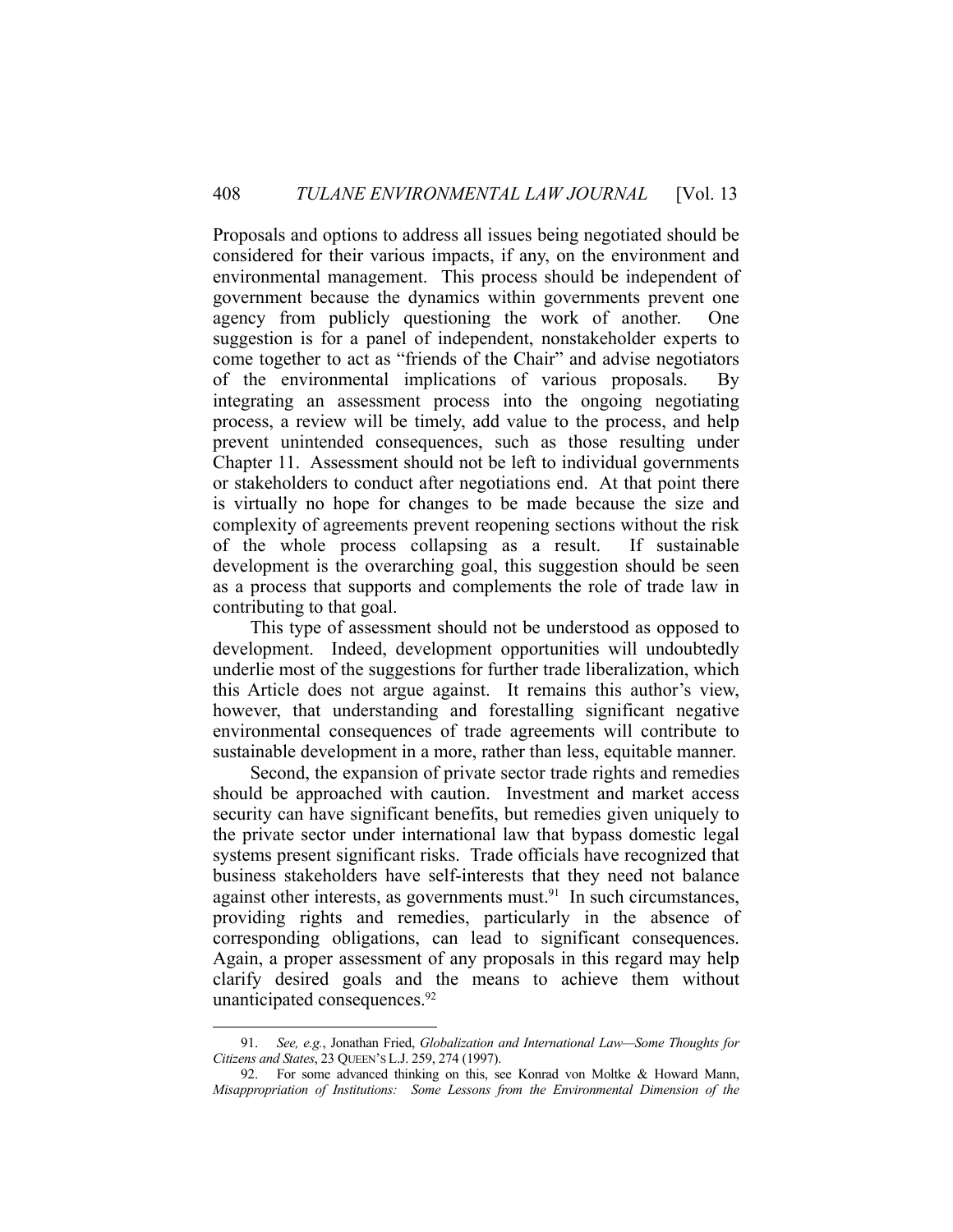<u>.</u>

 Third, the implementation process for trade agreements should mandate the use of independent environmental expertise in all committees or other agencies with an environmental dimension. The NAFTA/NAAEC model of an offer to identify appropriate expertise has failed to produce results. It is critical that decision-makers be informed of the environmental dimensions, including relationships to environmental management processes, of trade agreements at the time of the initial negotiation of those agreements, as well as at the implementation stage. It is here that the trade, development, and environment dimensions can most effectively be balanced.

 Fourth, all actors must recognize that no technical fixes can address the political failure to integrate environmental issues into the mainstream of trade work. The events in Seattle demonstrated the costs of reluctance to do so. However, these costs are felt not only at specific negotiating junctures, but also when day-to-day decisions on implementing agreements are made in a manner that is not fully informed. The impact of trade agreements on sustainable development requires that the environment be treated as an issue that is "over here," inside the agreement, not "over there" in another agreement.

 Finally, trade law must reconcile its scope of impact with what has been referred to earlier in this Article as its quasi-constitutional impacts. The European Union (EU) has addressed this constitutionalization problem by establishing a constitutional equality between trade and other values in the context of the expanding structures of the EU.<sup>93</sup> Under this process, the European Court, when considering any given trade issue, must also consider relevant environmental issues on equal footing. Trade principles and rules do not have automatic priority as they do when a tribunal deals only with issues raised by trade rules and considered from the perspective of those rules. Under the European model the trade origins of the union have expanded to reflect not just human rights, the first major social issue addressed on a pan-European basis, but nearly all areas of social and environmental governance.

 European governance structures may not be appropriate for North America or for broader global arrangements. However, ensuring equivalent constitutional applicability for different values is

*NAFTA Investor-State Dispute Settlement Process*, *in* 1 INTERNATIONAL ENVIRONMENT AGREEMENTS (forthcoming 2000).

 <sup>93.</sup> *See generally* Marina Wheeler, *Greening the EEC Treaty*, *in* GREENING INTERNATIONAL LAW 85 (Philippe Sands ed., 1994).